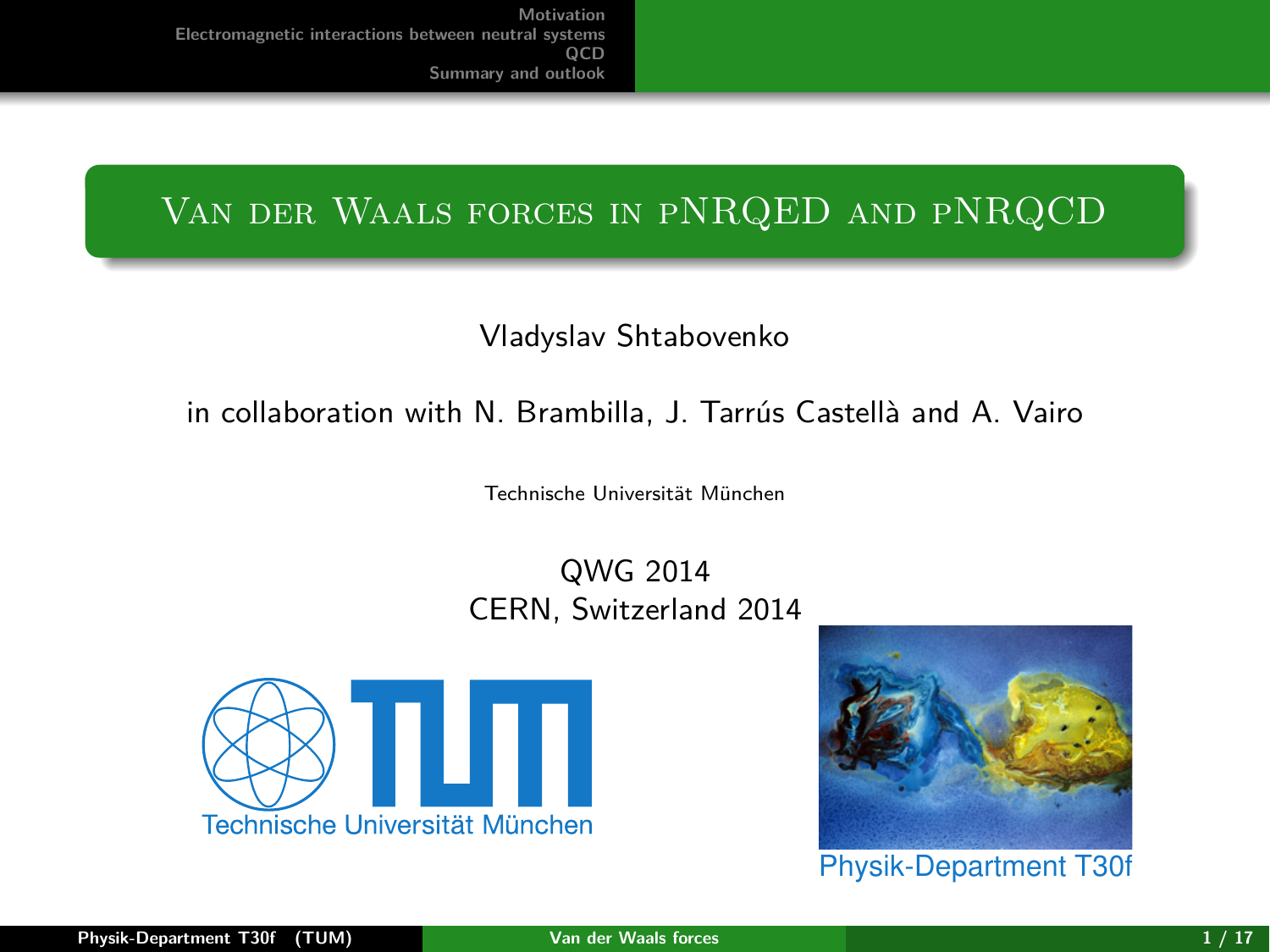### **OUTLINE**

# **1** MOTIVATION

- [QCD van der Waals forces](#page-2-0)
- [Heavy quarkonium physics](#page-3-0)

**<sup>2</sup>** [Electromagnetic interactions between neutral systems](#page-6-0)

- **e** [Relevant scales](#page-6-0)
- **[EFT approach](#page-9-0)**
- [pNRQED](#page-12-0)
- [AEFT](#page-14-0)

# **<sup>3</sup>** [QCD](#page-16-0)

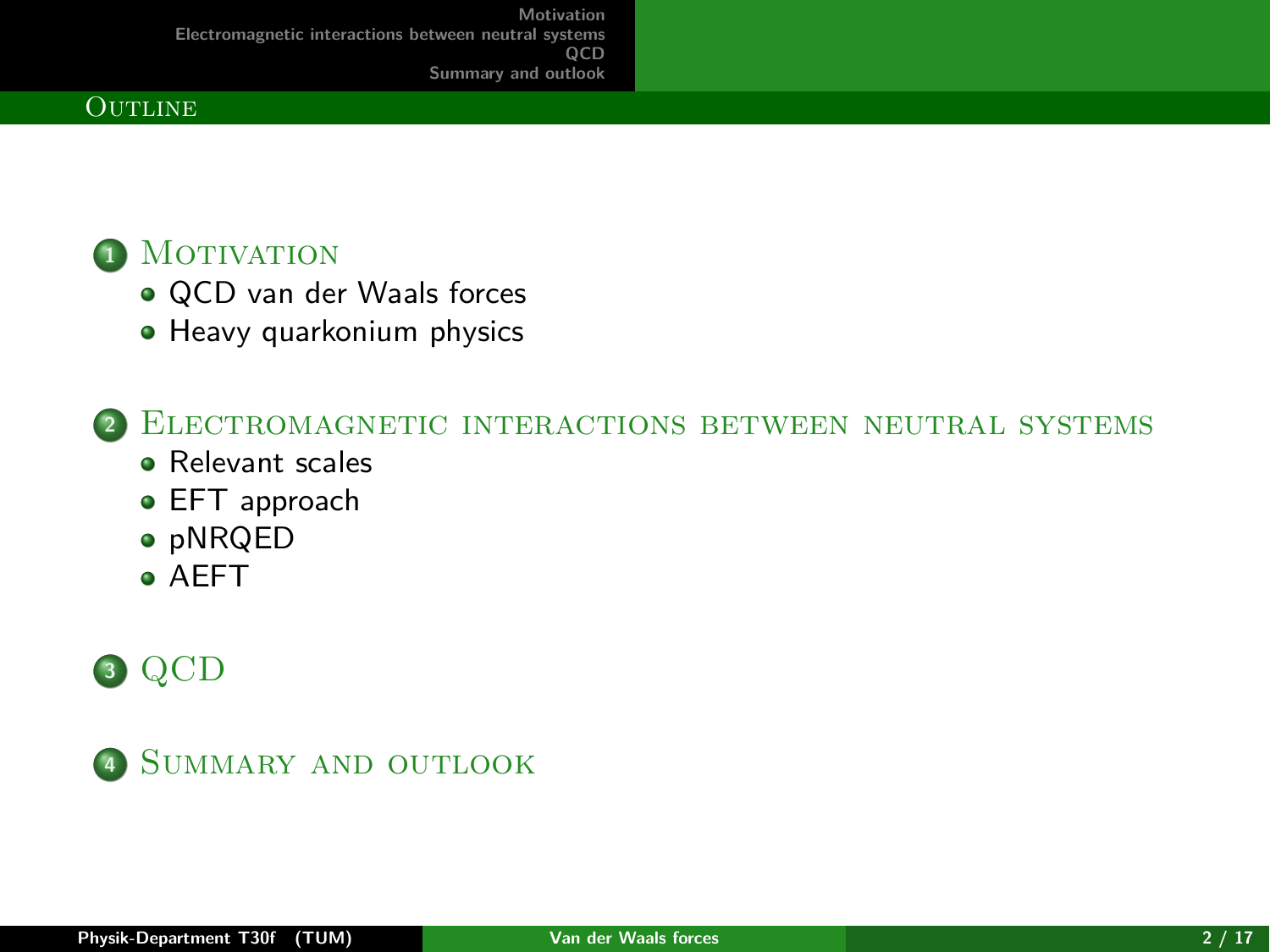#### **Motivation**

<span id="page-2-0"></span>**[Electromagnetic interactions between neutral systems](#page-6-0) QCD [Summary and outlook](#page-19-0)**

**[QCD van der Waals forces](#page-2-0) [Heavy quarkonium physics](#page-3-0)**

- The simplest possible QCD interaction between two quarks is the one-gluon exchange.
- For distances above 1*/*Λ*QCD* our degrees of freedom are not quarks and gluons but hadrons.
- Since hadrons are colorless objects, one-gluon exchange between hadrons is not possible.



### Can hadrons exchange more than one gluon?

- Multiple gluon exchange between instantaneous color dipoles is allowed.
- Such interaction is known under the name OCD van der Waals forces.
- Up to *R* ∼ 1 fm these forces can be understood as a pure gluon exchange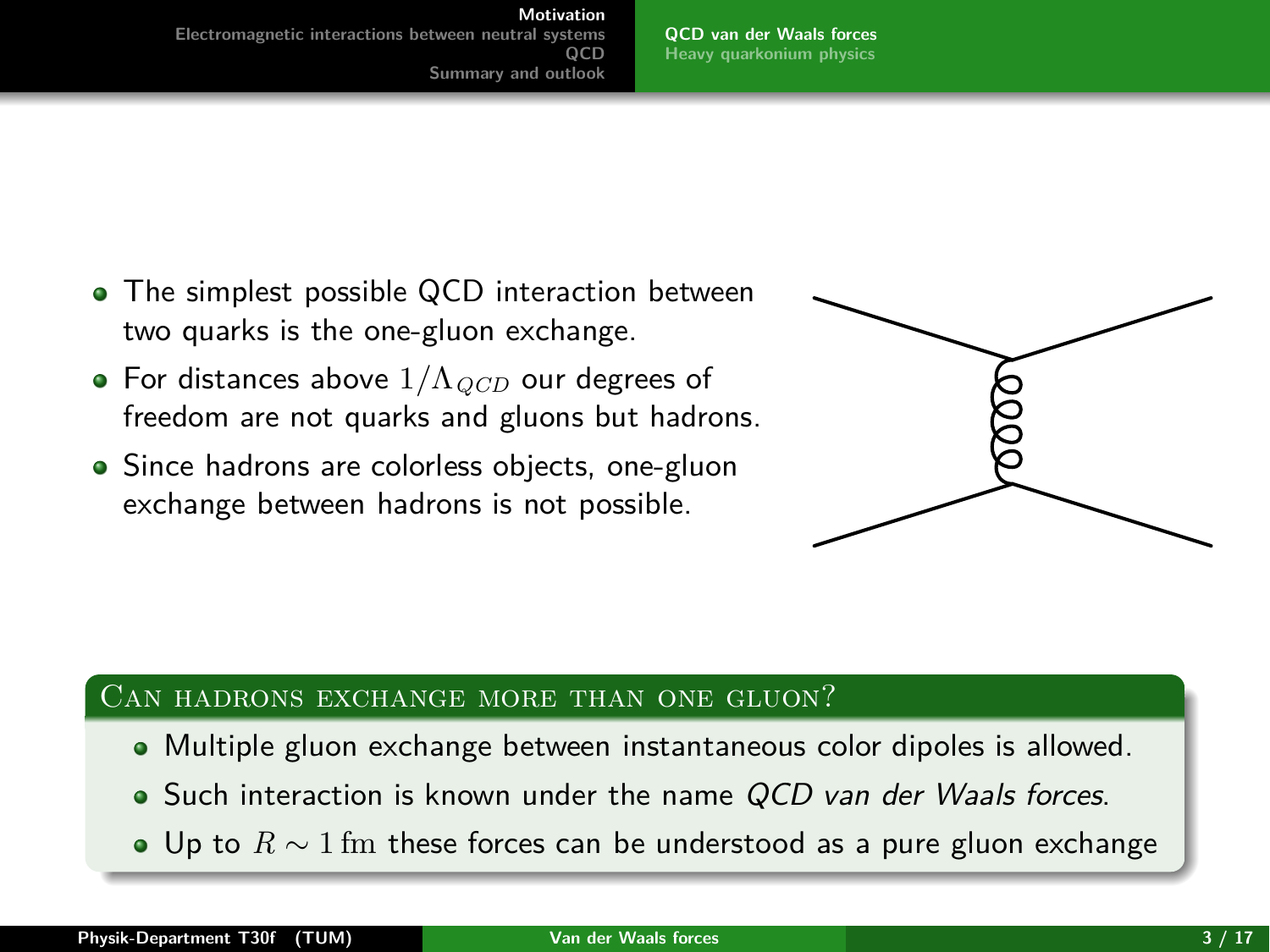**[QCD van der Waals forces](#page-2-0) [Heavy quarkonium physics](#page-4-0)**

<span id="page-3-0"></span>In fact, much work has already been done to obtain corresponding theoretical predictions by using phenomenological Lagrangians and dispersive methods

[\[Fujii & Mima, 1978\]](#page-26-0)

[\[Luke et al., 1992\]](#page-27-0)

[\[Brodsky & Miller, 1997\]](#page-25-0)

[\[Fujii & Kharzeev, 1999\]](#page-26-1)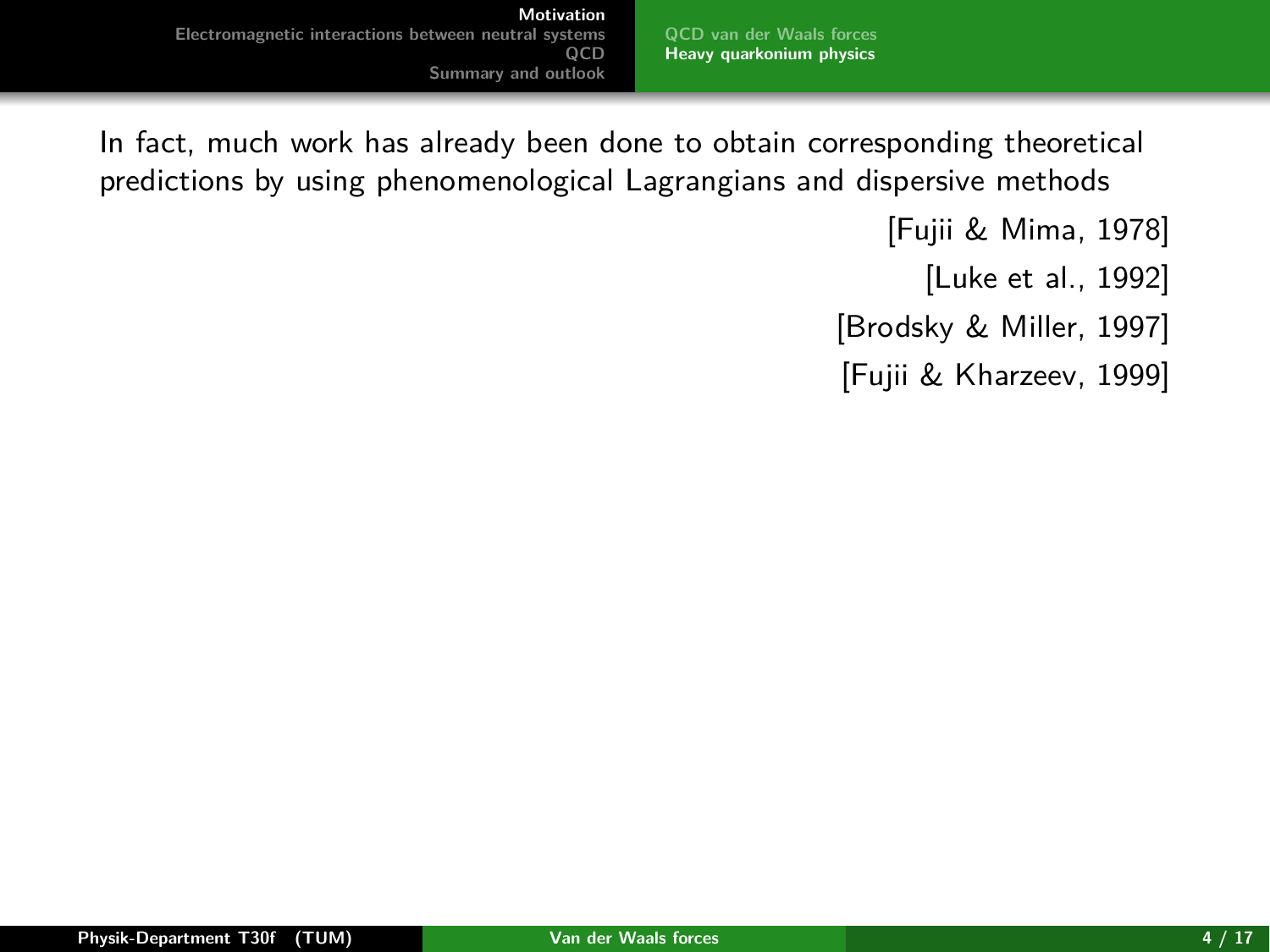**[QCD van der Waals forces](#page-2-0) [Heavy quarkonium physics](#page-3-0)**

<span id="page-4-0"></span>In fact, much work has already been done to obtain corresponding theoretical predictions by using phenomenological Lagrangians and dispersive methods

[\[Fujii & Mima, 1978\]](#page-26-0)

[\[Luke et al., 1992\]](#page-27-0)

[\[Brodsky & Miller, 1997\]](#page-25-0)

[\[Fujii & Kharzeev, 1999\]](#page-26-1)



Reasons to study QCD van der Waals forces between charmonia or bottomonia

- Learn more about short range interactions between heavy quarkonia.
- Understand gluonic van der Waals forces in the EFT framework
- Provide precise theoretical predictions for future experiments.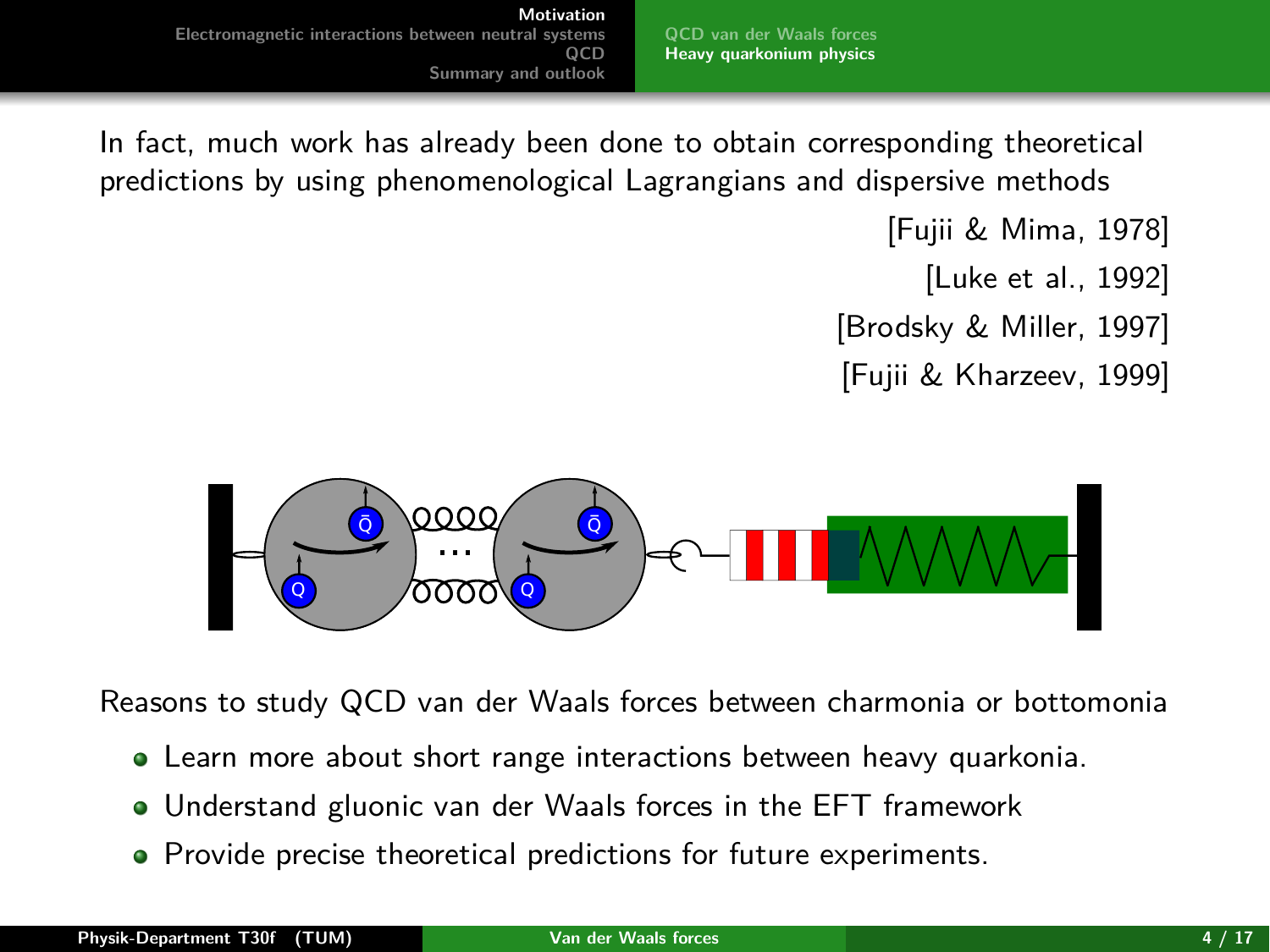**[QCD van der Waals forces](#page-2-0) [Heavy quarkonium physics](#page-3-0)**

The theoretical tools are already available!

- HQ have a hierarchy of well separated scales.
- The EFT approach is widely used.
- NRQCD [\[Bodwin et al., 1995\]](#page-25-1) and pNRQCD [\[Brambilla et al., 2000\]](#page-25-2) are two successful EFTs of QCD.
- NRQCD arises from the systematic of expansion of  $\mathcal{L}_{\text{QCD}}$  in  $\frac{1}{m_Q}$ .
- pNRQCD arises from the systematic of expansion of  $\mathcal{L}_{\text{QCD}}$  in  $\frac{1}{m_Q}$  and the size of the bound state *r*.
- The only remaining dynamical scale in pNRQCD is  $m_Qv^2$ .
- It is natural to study the QCD van der Waals forces in pNRQCD.

# Relevant HQ scales

 $m_Q \gg m_Q v \gg m_Q v^2$ ,  $m_Q \gg \Lambda_{\rm QCD}$ 

 $|*p*_{rel}| \sim m_Q v$ 

• 
$$
E_{\text{bind}} = m_H - 2m_Q \sim m_Q v^2
$$

•  $m_c \approx 1.3$  GeV,  $m_b \approx 4.2$  GeV

• 
$$
v_c \approx 0.55
$$
,  $v_b \approx 0.32$ 

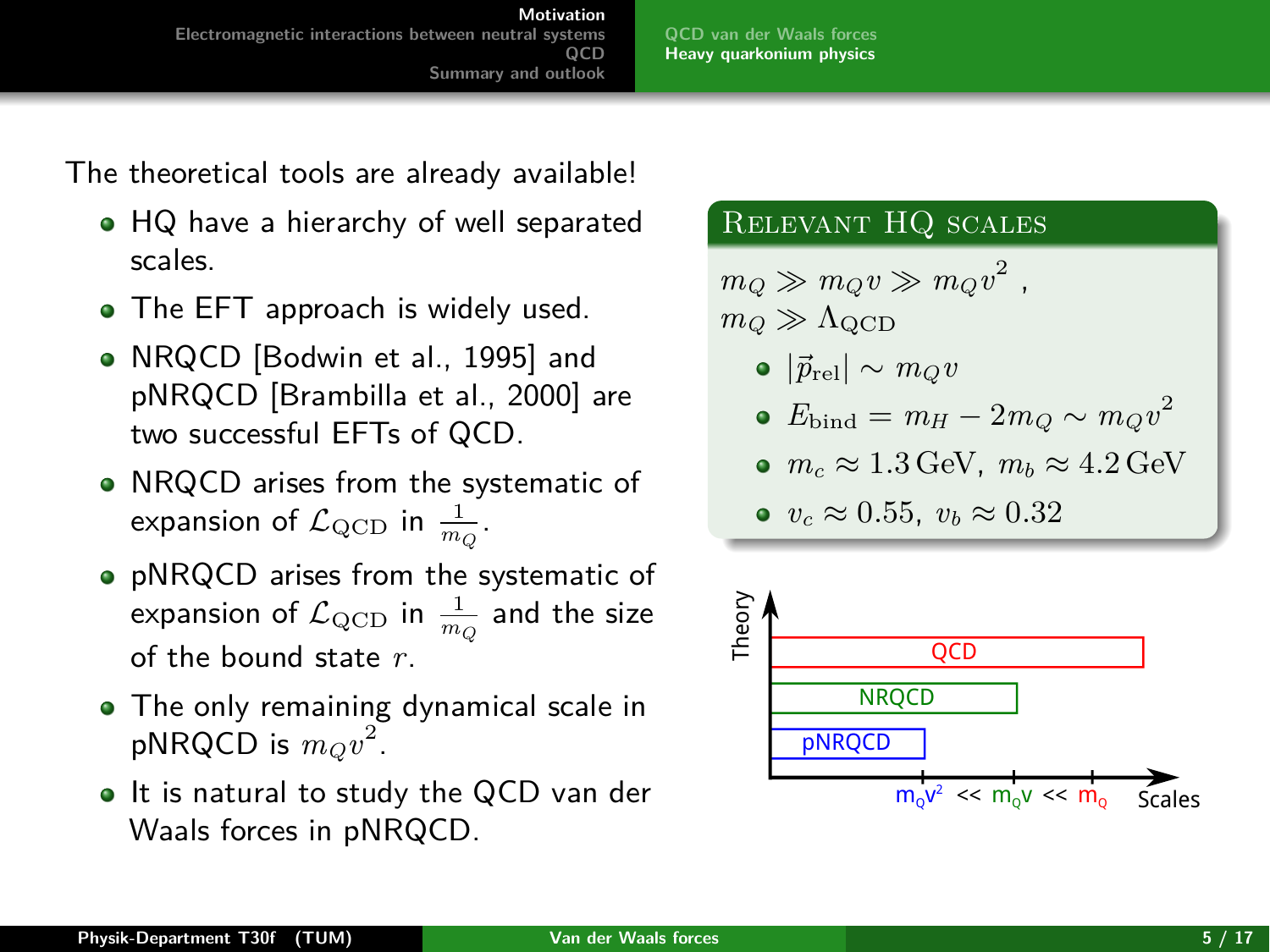**[Relevant scales](#page-7-0) [EFT approach](#page-9-0) [AEFT](#page-14-0)**

<span id="page-6-0"></span>Before we get to QCD let us look at the QED van der Waals forces first!



- Hydrogen atoms in the ground state are neutral and polarizable.
- **e** Electric interaction via instantaneous electric dipole moments.
- Magnetic interaction between the spins of the electrons is suppressed by 1*/m<sup>e</sup>*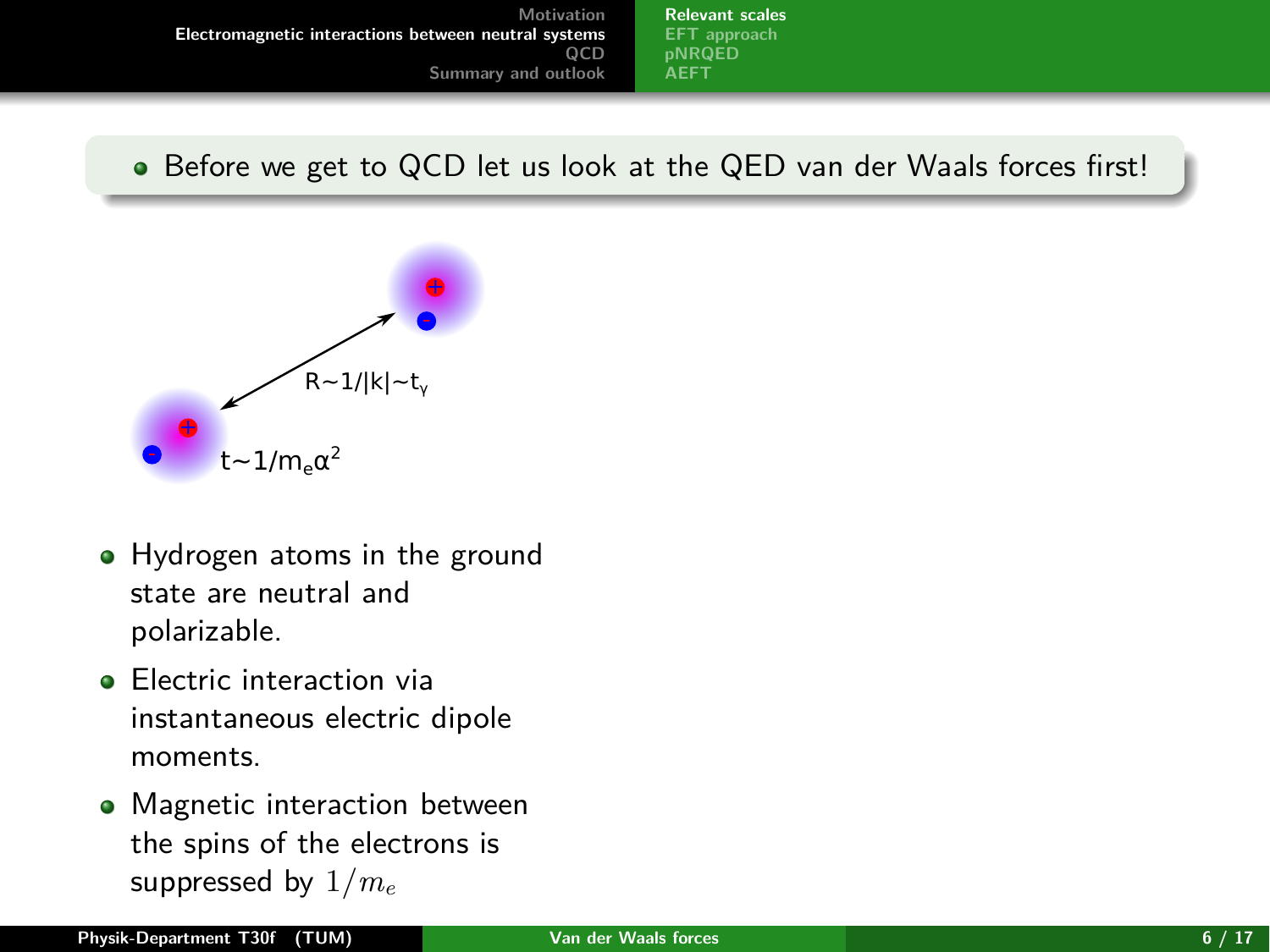**[Relevant scales](#page-6-0) [EFT approach](#page-9-0) [pNRQED](#page-12-0) [AEFT](#page-14-0)**

<span id="page-7-0"></span>Before we get to QCD let us look at the QED van der Waals forces first!



- Hydrogen atoms in the ground state are neutral and polarizable.
- **e** Electric interaction via instantaneous electric dipole moments.
- Magnetic interaction between the spins of the electrons is suppressed by 1*/m<sup>e</sup>*

## Main scales of the problem

- momentum transfer |**k**| ∼ 1*/R*
- binding energy  $m_e \alpha^2 \sim 1/t$

## Possible scale hierarchies

- $|\mathbf{k}| >> m_e\alpha^2$ : short range interaction with  $V(R) \sim 1/R^6$  (London force) [\[London, 1930\]](#page-26-2)
- $|{\bf k}| << m_e \alpha^2$ : long range interaction with  $\mathit{V}(R) \sim 1/R^7$  (Casimir-Polder force)

[\[Casimir & Polder, 1948\]](#page-25-3)

 $|\mathbf{k}| \sim m_e \alpha^2$ : intermediate region [\[Feinberg & Sucher, 1970\]](#page-26-3)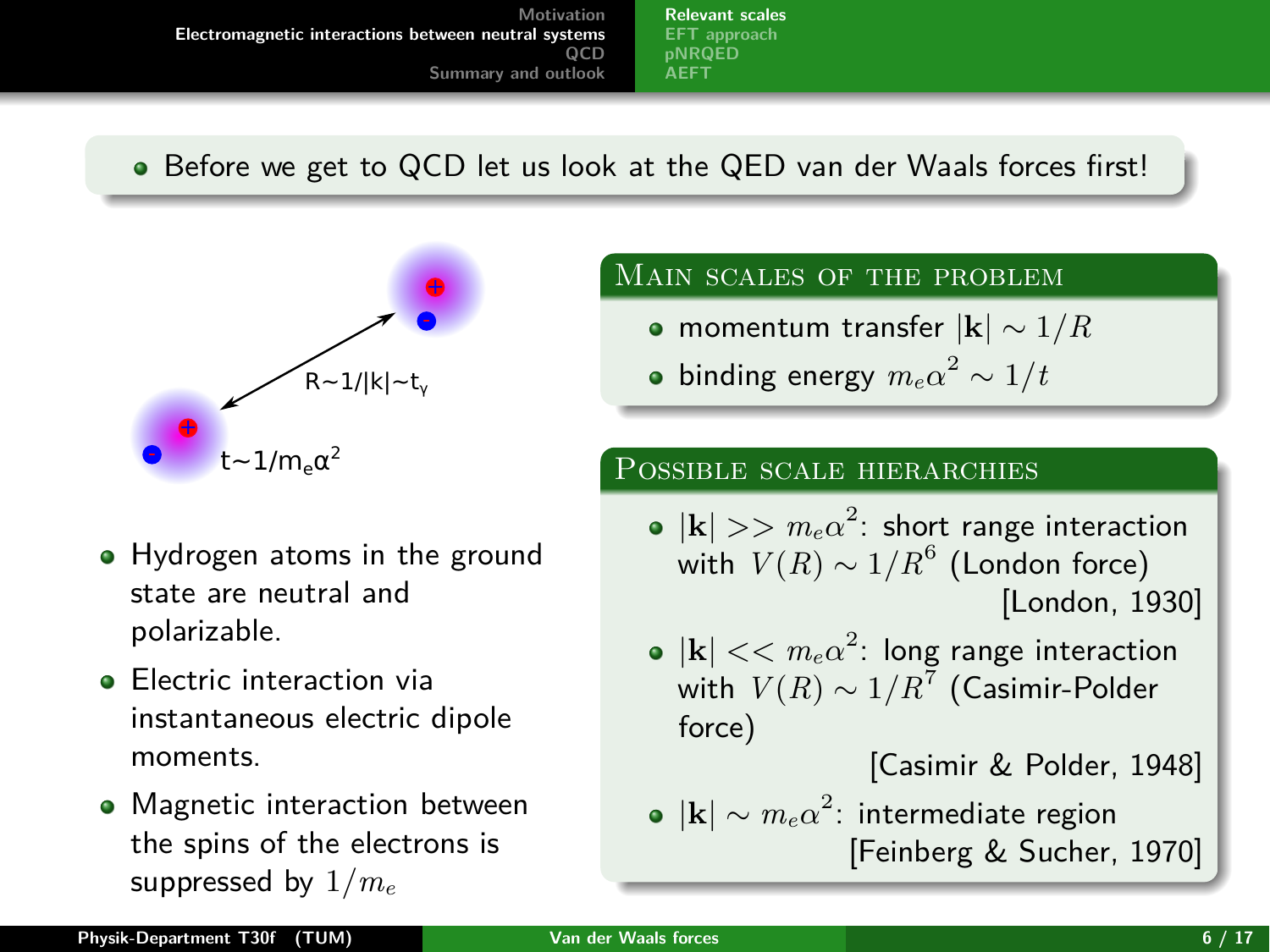**[Relevant scales](#page-6-0) [EFT approach](#page-9-0) [pNRQED](#page-12-0) [AEFT](#page-14-0)**



# WHY THE DIFFERENT R-DEPENDENCE?

- LO Feynman diagram: 2-photon exchange between two neutral fields.
- To pass the distance *R*, photons need finite time:  $t_{\gamma} = R/c \sim 1/|\mathbf{k}|$ .
- Compare this to the intrinsic time scale of the atom  $t_\gamma \sim 1/ m \alpha^2$ :
	- For  $t_\gamma \ll t$  (i.e.  $|{\bf k}| \gg m_e \alpha^2)$  the photon exchange is instantaneous.
	- For  $t_\gamma \gg t$  (i.e.  $|\mathbf{k}| \ll m_e \alpha^2)$  the photon exchange requires finite time (retardation effects).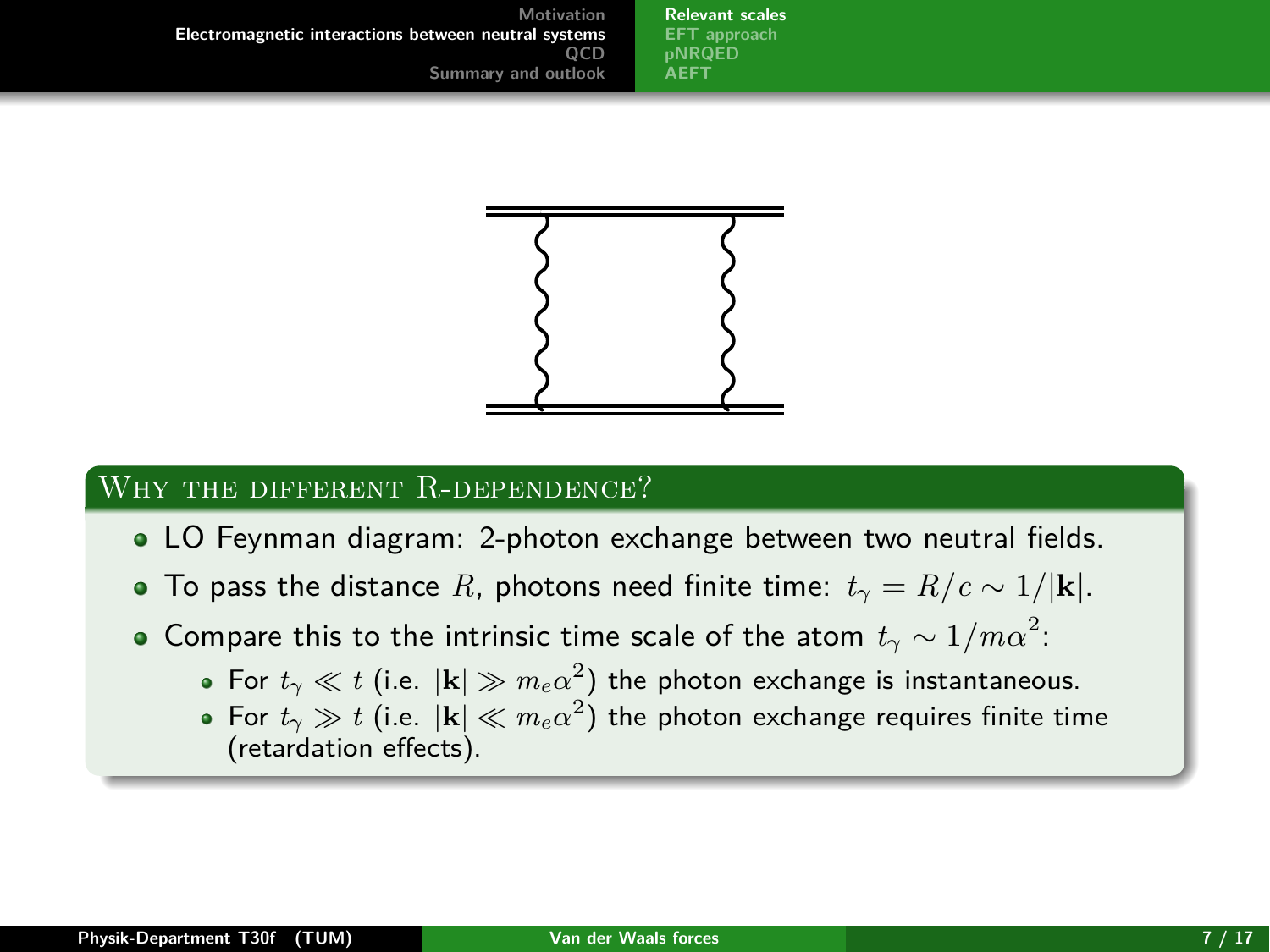<span id="page-9-0"></span>

 $m_{\rm e}a^2 \ll m_{\rm e}a \ll m_{\rm e}$  Scales

- In the full QED our system has more scales than just  $m_e \alpha^2$  and  $|\mathbf{k}|!$
- The scales *me* and *meα* are not relevant for the van der Waals forces.
- **Integrating out the**  $m_e$  **scale we obtain non-relativistic QED (NRQED).** [\[Caswell & Lepage, 1986\]](#page-25-4).
- Integrating out the *me* and *meα* scales we obtain potential NRQED (pNRQED) [\[Pineda & Soto, 1998\]](#page-27-1).
- NRQED and pNRQED can be rigorously derived from the full QED.
- The dynamical degrees of freedom of canonical pNRQED are ultrasoft photons  $(E_\gamma, |\mathbf{p}_\gamma| \sim m_e \alpha^2)$  and the singlet field  $S(\mathbf{r}, \mathbf{R}, t)$   $(E_S \sim m_e \alpha^2)$ .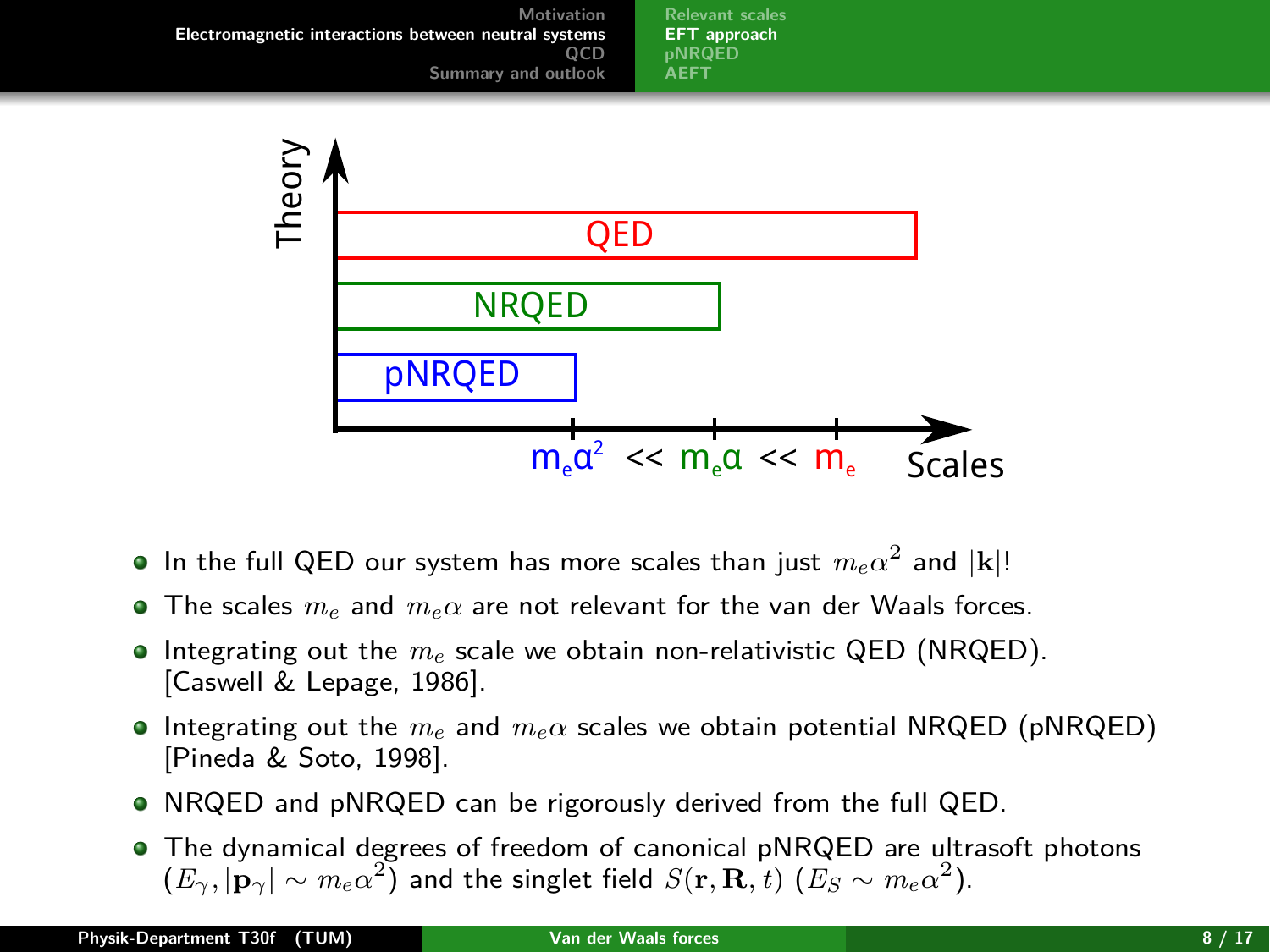<span id="page-10-0"></span>

- In the full QED our system has more scales than just  $m_e \alpha^2$  and  $|\mathbf{k}|!$
- The scales *me* and *meα* are not relevant for the van der Waals forces.
- **Integrating out the**  $m_e$  **scale we obtain non-relativistic QED (NRQED).** [\[Caswell & Lepage, 1986\]](#page-25-4).
- Integrating out the *me* and *meα* scales we obtain potential NRQED (pNRQED) [\[Pineda & Soto, 1998\]](#page-27-1).
- NRQED and pNRQED can be rigorously derived from the full QED.
- The dynamical degrees of freedom of canonical pNRQED are ultrasoft photons  $(E_\gamma, |\mathbf{p}_\gamma| \sim m_e \alpha^2)$  and the singlet field  $S(\mathbf{r}, \mathbf{R}, t)$   $(E_S \sim m_e \alpha^2)$ .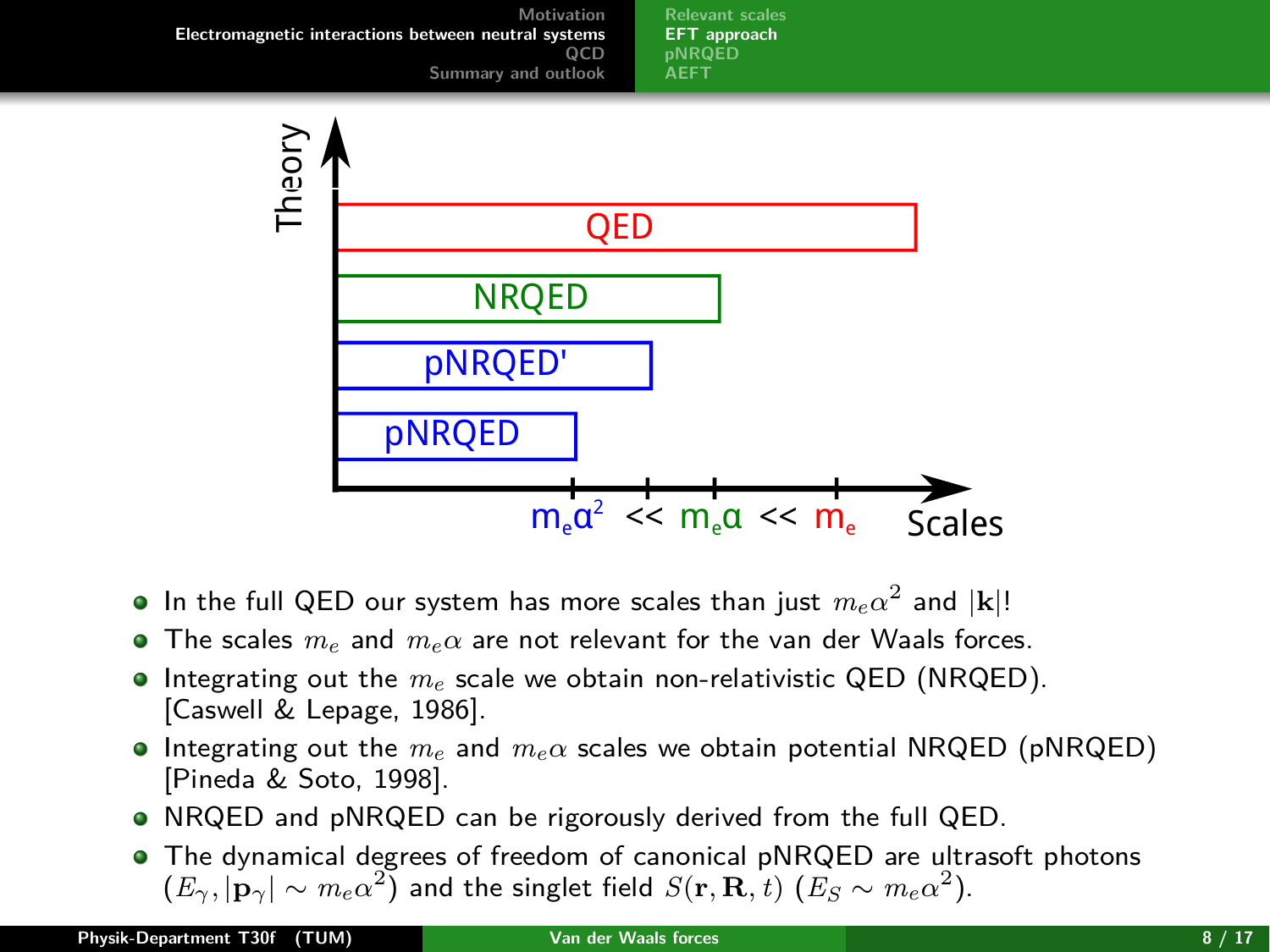| Motivation                                           | <b>Relevant scales</b> |
|------------------------------------------------------|------------------------|
| Electromagnetic interactions between neutral systems | <b>EFT</b> approach    |
| 0CD                                                  | <b>pNROED</b>          |
| Summary and outlook                                  | <b>AEET</b>            |

- After integrating out *m<sup>e</sup>* and *meα*, our intermediate theory contains not only the scale  $m_e \alpha^2$  but also  $|\mathbf{k}|$ .
- Depending on the relative size of |**k**|, three different hierarchies are possible.

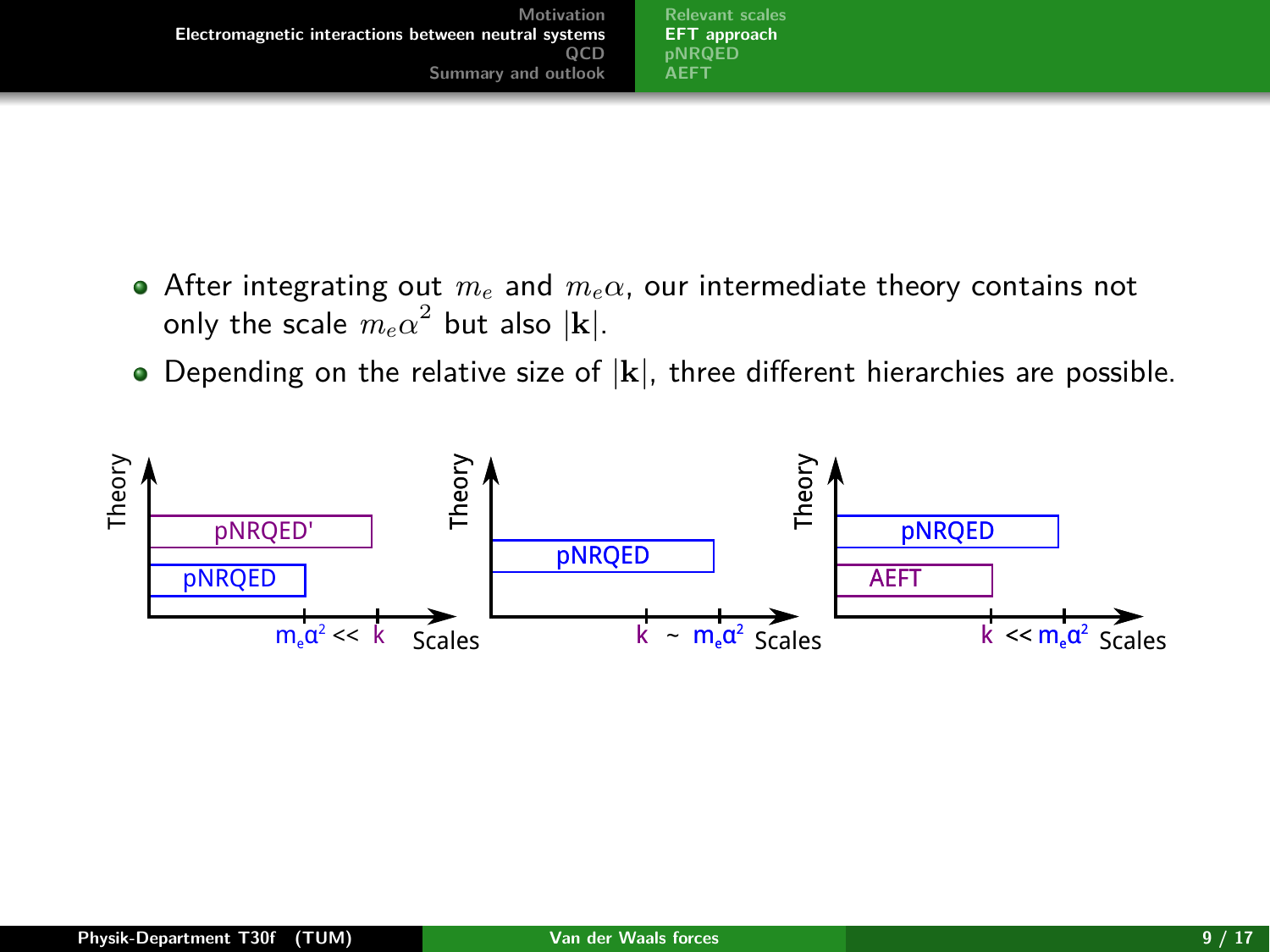**[Relevant scales](#page-6-0) [EFT approach](#page-9-0) [pNRQED](#page-12-0) [AEFT](#page-14-0)**

<span id="page-12-0"></span>
$$
L_{\text{pNRQED'}} = -\frac{1}{4} \int d^3 \mathbf{R} F^{\mu\nu}(t, \mathbf{R}) F_{\mu\nu}(t, \mathbf{R})
$$
  
+ 
$$
\int d^3 \mathbf{R} d^3 \mathbf{r} S^{\dagger}(t, \mathbf{r}, \mathbf{R}) \left[ i \partial_0 + \frac{\nabla_{\mathbf{r}}^2}{2m_e} + \frac{\alpha}{|\mathbf{r}|} + e \mathbf{r} \cdot \mathbf{E}(t, \mathbf{R}) + c_F e \frac{\mathbf{S} \cdot \mathbf{B}(t, \mathbf{R})}{m} \right] S(t, \mathbf{r}, \mathbf{R})
$$

 $L_{\rm pNRQED} = L_{\rm pNRQED'} + \int d^3\mathbf{R}_1 d^3\mathbf{R}_2 d^3\mathbf{r}_1 d^3\mathbf{r}_2 S^{\dagger} S(t,\mathbf{r}_1,\mathbf{R}_1) V(\mathbf{R}_1-\mathbf{R}_2) S^{\dagger} S(t,\mathbf{r}_2,\mathbf{R}_2)$ 

Matching pNRQED' to pNRQED:

- Match 1- and 2-photon exchange diagrams in pNRQED' to the potentials in pNRQED.
- Tree-level: Leading order electric, magnetic and mixed potentials.
- Loop-level: Subleading corrections to the potential.

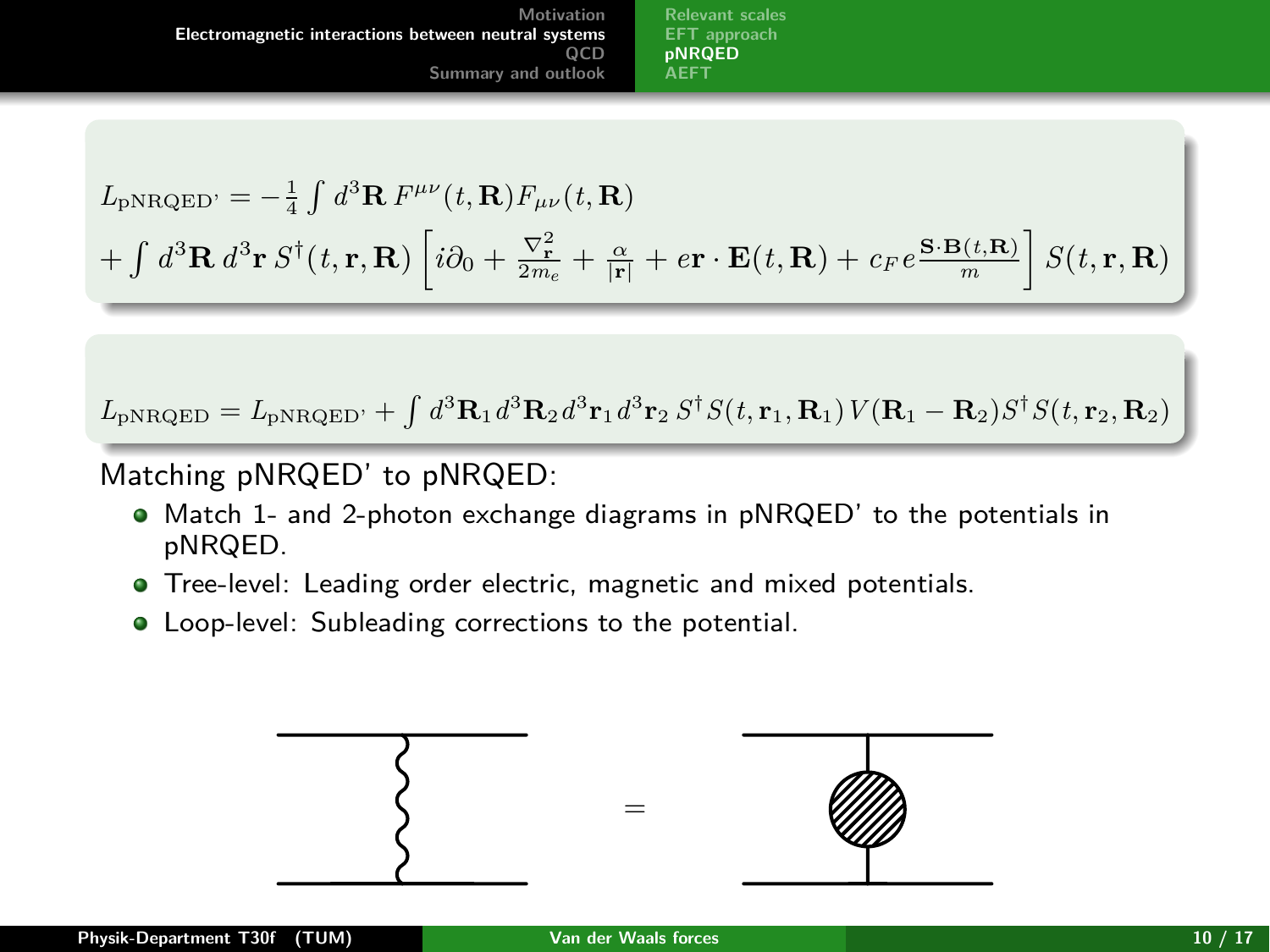**[Relevant scales](#page-6-0) [EFT approach](#page-9-0) [pNRQED](#page-12-0) [AEFT](#page-14-0)**

Van der Waals interaction in pNRQED: Scattering of two *S* fields, where the initial and final states of each field do not change



#### POTENTIALS IN THE ISOTROPY APPROXIMATION

• Electric : 
$$
V_{LE}(\mathbf{R}) = -\frac{3e^4}{8\pi^2 |\mathbf{R}|^6} \sum_{m_1,m_2} \frac{|r_{1nm}^1|^2 |r_{2nm}^1|^2}{\Delta E_1 + \Delta E_2}
$$
  
\n• Magnetic :  $V_{LE}(\mathbf{R}) = -\frac{3e^4}{8\pi^2 |\mathbf{R}|^6} \frac{c_F^4}{m_e^2} \sum_{m_1,m_2} \frac{|S_{1nm}^1|^2 |S_{2nm}^1|^2}{\Delta E_1 + \Delta E_2}$  [London, 1930]  
\n• Mixed:  $V_{LEB}(\mathbf{R}) = \frac{e^4}{8\pi^2 |\mathbf{R}|^4} \frac{c_F^2}{m_e^2} \sum_{m_1,m_2} \frac{|r_{1nm}^1|^2 |S_{2nm}^1|^2 + |S_{1nm}^1|^2 |r_{2nm}^1|^2}{\Delta E_1 + \Delta E_2} \Delta E_1 \Delta E_2$  [Feinberg, 1989]

with  $r_{inm}^1 = \langle n_i | r^1 | m_i \rangle$ ,  $S_{inm}^1 = \langle n_i | S^1 | m_i \rangle$ ,  $\Delta E_i = E_{n_i} - E_{m_i}$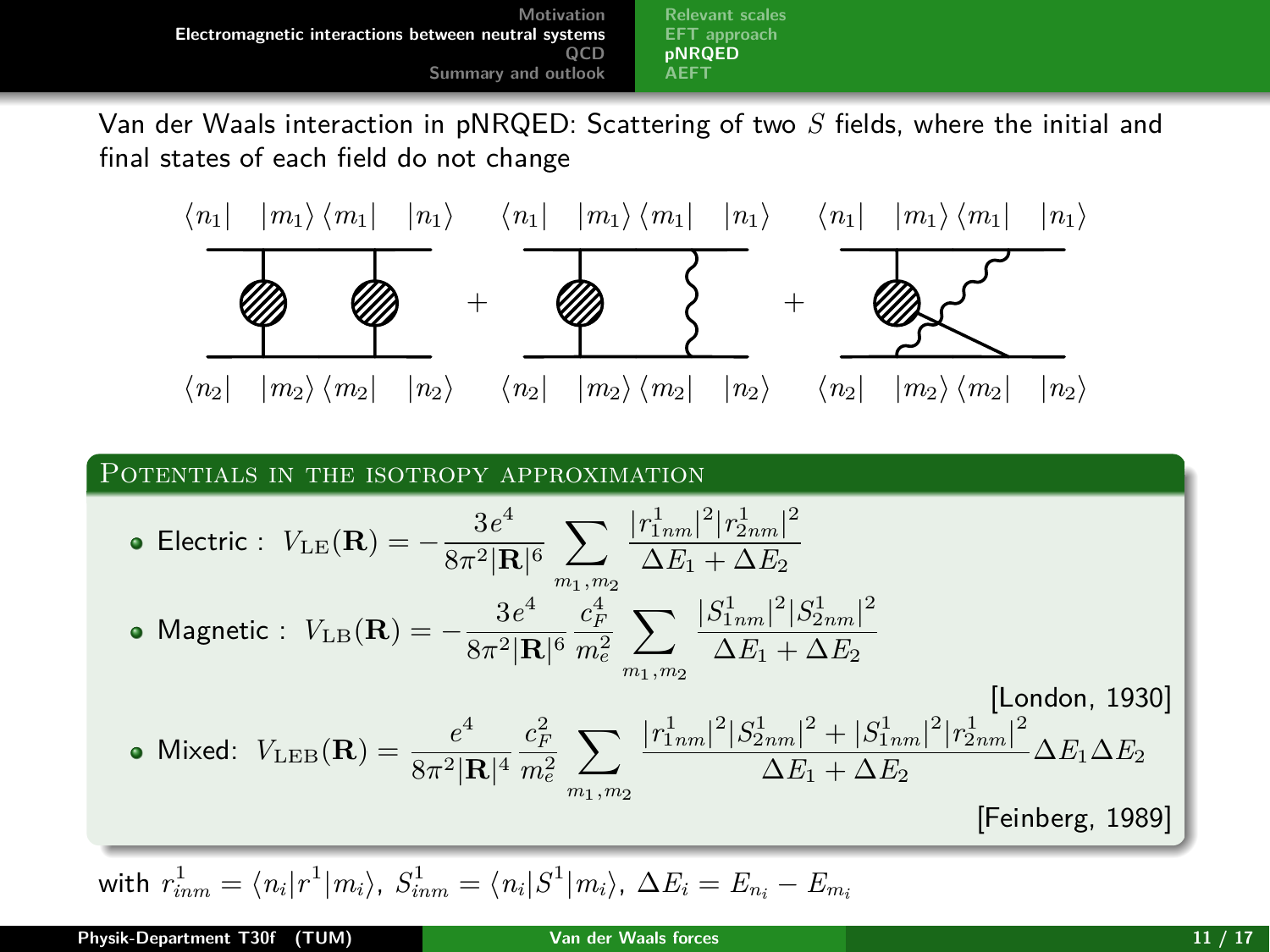<span id="page-14-0"></span>**Motivation [Electromagnetic interactions between neutral systems](#page-6-0) QCD [Summary and outlook](#page-19-0) [Relevant scales](#page-6-0) [EFT approach](#page-9-0) [AEFT](#page-14-0)**

$$
L_{\text{pNRQED}} = \int d^3 \mathbf{R} F^{\mu\nu}(t, \mathbf{R}) F_{\mu\nu}(t, \mathbf{R})
$$
  
+ 
$$
\int d^3 \mathbf{R} d^3 \mathbf{r} S^{\dagger}(t, \mathbf{r}, \mathbf{R}) \left[ i \partial_0 + \frac{\nabla_{\mathbf{r}}^2}{2m_e} + \frac{\alpha}{|\mathbf{r}|} + e \mathbf{r} \cdot \mathbf{E}(t, \mathbf{R}) + c_F e \frac{\mathbf{S} \cdot \mathbf{B}(t, \mathbf{R})}{m} \right] S(t, \mathbf{r}, \mathbf{R})
$$

$$
L_{\text{AEFT}} = \int d^3 \mathbf{R} F^{\mu\nu}(t, \mathbf{R}) F_{\mu\nu}(t, \mathbf{R})
$$
  
+ 
$$
\int d^3 \mathbf{R} d^3 \mathbf{r} \sum_{n_k} S^{\dagger}(t, \mathbf{r}, \mathbf{R}, n_k) \left[ i \partial_0 + E_{n_k} + c^{\ddot{v}}_{(n_k)} \mathbf{E}_i \mathbf{E}_j + d^{\ddot{v}}_{(n_k)} \mathbf{B}_i \mathbf{B}_j \right] S(t, \mathbf{r}, \mathbf{R}, n_k)
$$
  
+ 
$$
\int d^3 \mathbf{R}_1 d^3 \mathbf{R}_2 d^3 \mathbf{r}_1 d^3 \mathbf{r}_2 S^{\dagger} S(t, \mathbf{r}_1, \mathbf{R}_1, n_i) V^{\ddot{v}} (\mathbf{R}_1 - \mathbf{R}_2) S^{\dagger} S(t, \mathbf{r}_2, \mathbf{R}_2, n_j)
$$

Matching pNRQED to AEFT:

- Tree-level: Match 2-photon emission in pNRQED to the seagull vertices in AEFT.
- 1-loop: No contributions relevant at the order we are interested in.

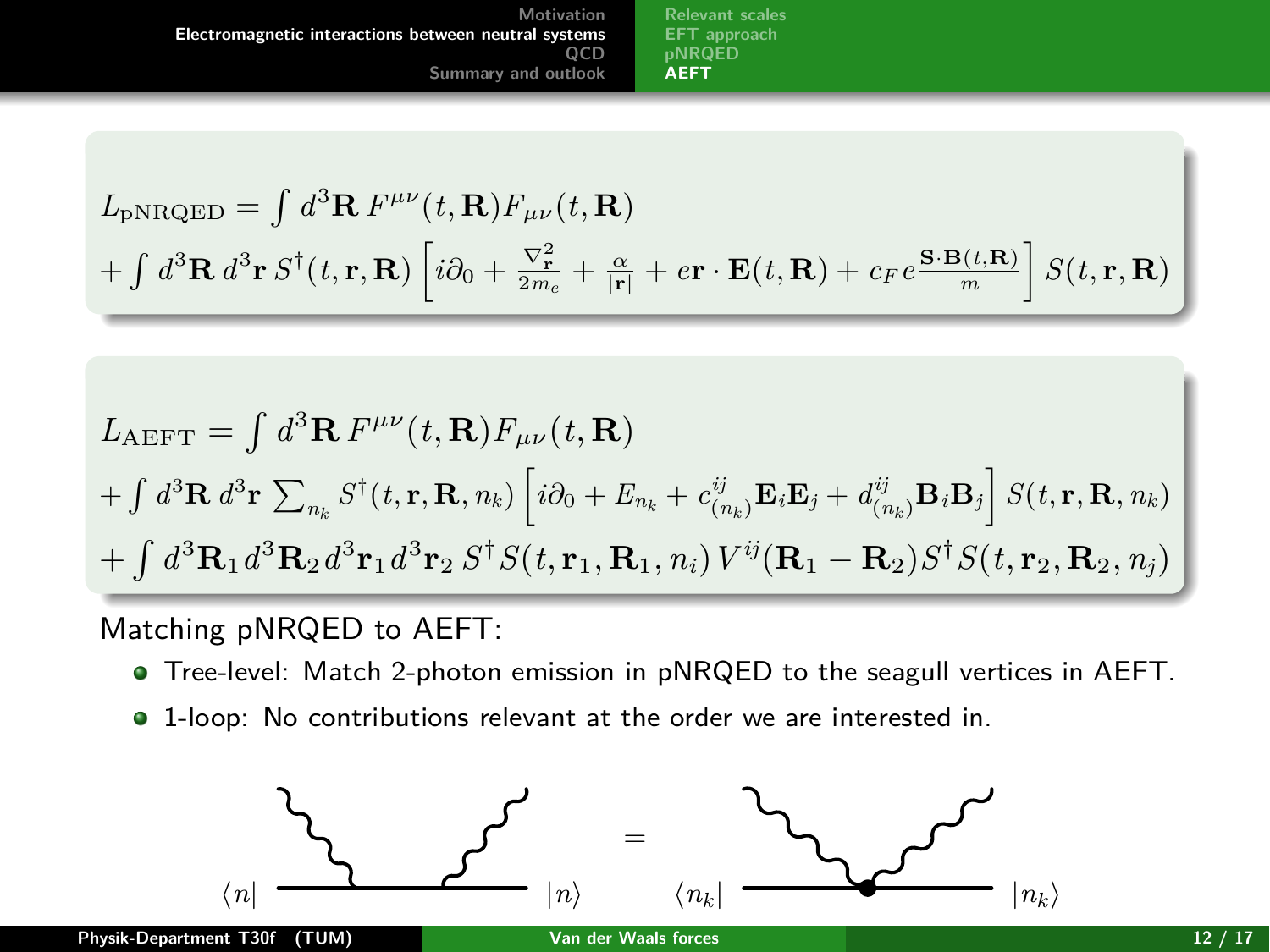**Motivation [Electromagnetic interactions between neutral systems](#page-6-0) QCD [Summary and outlook](#page-19-0) [Relevant scales](#page-6-0) [AEFT](#page-14-0)**

Van der Waals interaction in AEFT: Scattering of two *S* fields, where the initial and final states of each field do not change



### POTENTIALS IN THE ISOTROPY APPROXIMATION

\n- Electric: 
$$
V_{\text{LE}}(\mathbf{R}) = -\frac{23\alpha_{n_1}\alpha_{n_2}}{4\pi^2 \mathbf{R}^7}
$$
\n- Magnetic:  $V_{\text{LB}}(\mathbf{R}) = -\frac{23\beta_{n_1}\beta_{n_2}}{4\pi^2 \mathbf{R}^7}$
\n- Mixed:  $V_{\text{LEB}}(\mathbf{R}) = \frac{7(\alpha_{n_1}\beta_{n_2} + \beta_{n_1}\alpha_{n_2})}{4\pi^2 \mathbf{R}^7}$  [Casimir & Polder, 1948], [Holstein, 2008]
\n- with  $\alpha_{n_k} = \frac{e^2}{2\pi} \sum_m \frac{\langle n_k | r^1 | m \rangle \langle m | r^1 | n_k \rangle}{E_{n_k} - E_m}, \ \beta_{n_k} = \frac{e^2}{2\pi} \sum_m \frac{\langle n_k | S^1 | m \rangle \langle m | S^1 | n_k \rangle}{E_{n_k} - E_m}$
\n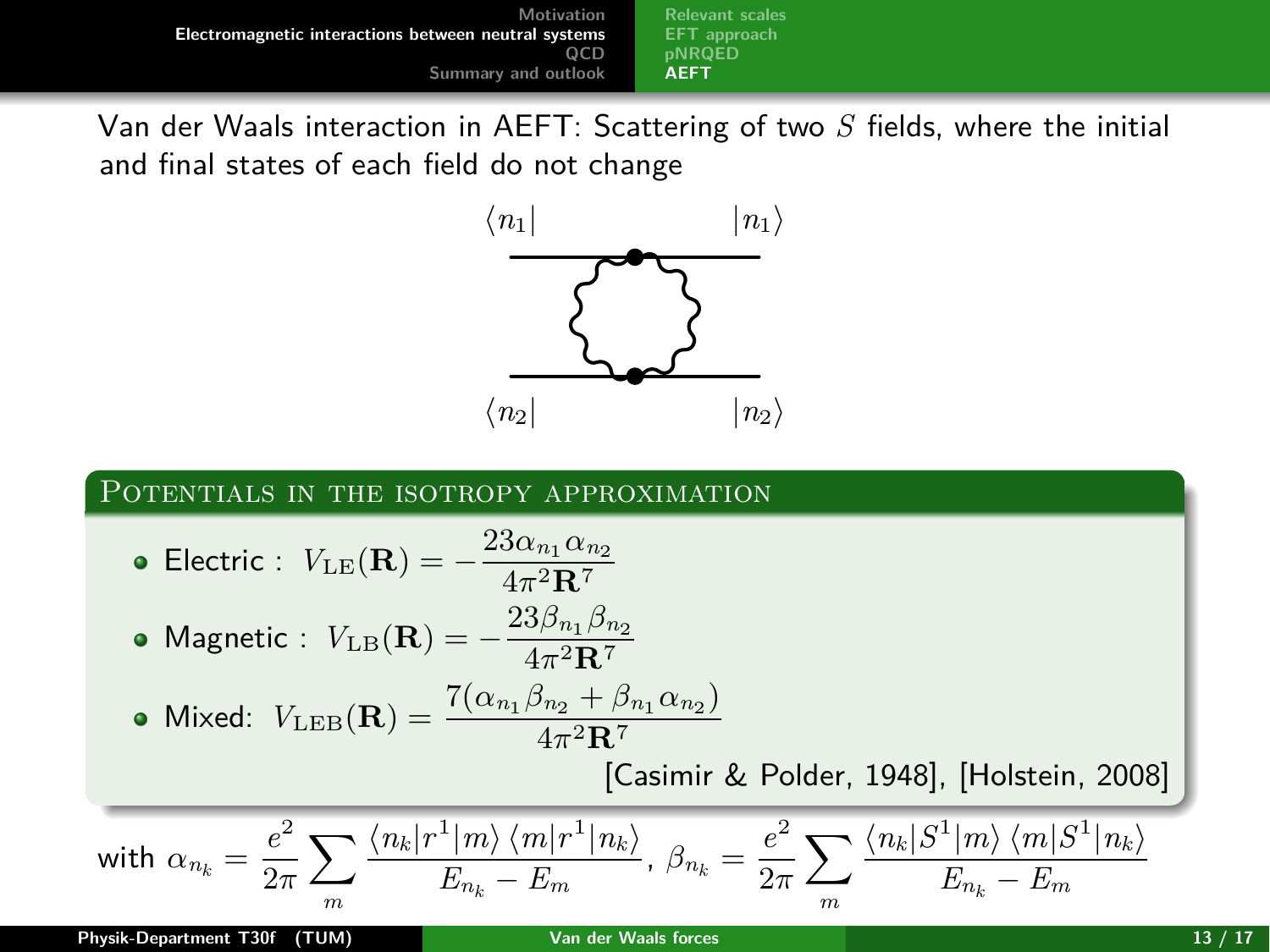- <span id="page-16-0"></span>• In the QCD case, the general idea remains the same, however the non-abelian nature of the theory must be taken into account ( $pNRQED \rightarrow pNRQCD$ , atoms  $\rightarrow$  quarkonia)
- The presence of  $\Lambda_{\rm QCD}$  leads to a higher number of possible scale hierarchies

### Simplest case

If  $\Lambda$ <sub>OCD</sub> is the smallest scale, everything remains perturbative and the computations are quite similar to the pNRQED case.

- $p$ NRQCD':  $|\mathbf{k}| \gg m_Q \alpha_s^2 \gg \Lambda_{\rm QCD}$
- $p$ NRQCD:  $|\mathbf{k}| \sim m_Q \alpha_s^2 \gg \Lambda_{\rm QCD}$
- $\mathsf{EFT}$  for quarkonium interactions:  $m_Q \alpha_s^2 \gg |{\bf k}| \gg \Lambda_{\rm QCD}$

# Non-perturbative, but same 1*/R* 6 potential

$$
\bullet\;\text{pNRQCD:}\;|\mathbf{k}|\gg\Lambda_{\rm QCD}\gg m_Q\alpha_s^2,\,|\mathbf{k}|\gg\Lambda_{\rm QCD}\sim m_Q\alpha_s^2
$$

Although pNRQCD is non-perturbative, the  $1/R^6$  part of the potential which arises from the 2-potential exchange diagrams only can still be computed.

#### Completely non-perturbative

For  $\Lambda_{\text{QCD}} \gg |\mathbf{k}|$ ,  $\Lambda_{\text{QCD}} \sim |\mathbf{k}|$  one could work with chiral low energy theories.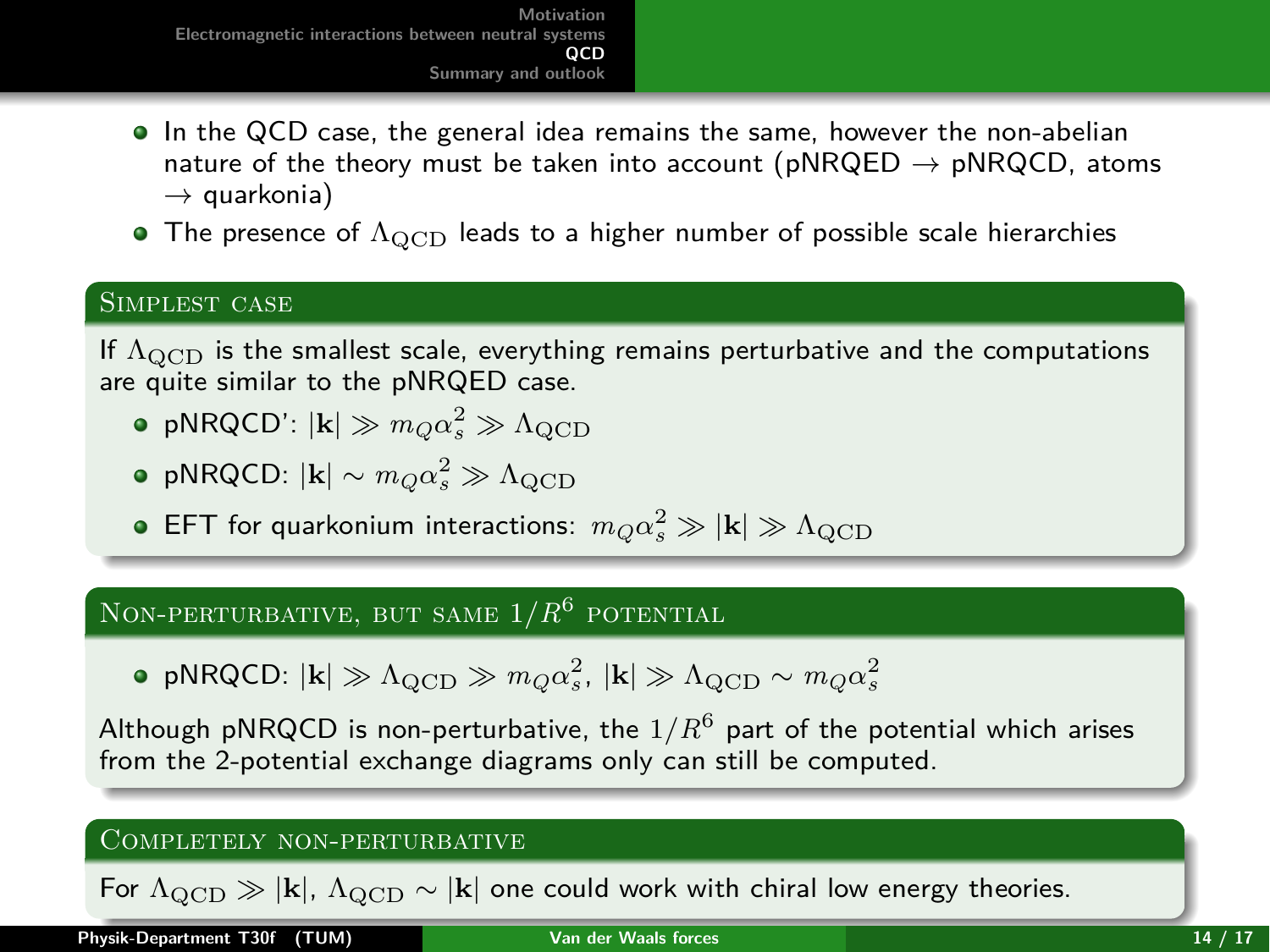• The simplest hierarchy corresponds to the bound state of a very heavy quarkonium with the Coulomb-type potential.

## pNRQCD

In pNRQCD  $Q\bar{Q}$  pairs in a particular color configuration are described by color singlet  $(S \equiv \frac{1}{\sqrt{N_c}} \tilde{S})$  and color octet fields  $(O \equiv \frac{T^a}{\sqrt{T_F}} \tilde{O}^a)$ .

$$
L_{\rm pNRQCD'} = -\frac{1}{4} \int d^3 \mathbf{R} F^{\mu\nu}(t, \mathbf{R}) F_{\mu\nu}(t, \mathbf{R})
$$
  
+ 
$$
\int d^3 \mathbf{R} d^3 \mathbf{r} \text{ Tr} \left\{ S^{\dagger}(t, \mathbf{r}, \mathbf{R}) (i\partial_0 - h_s(\mathbf{r})) S(t, \mathbf{r}, \mathbf{R}) + O^{\dagger}(t, \mathbf{r}, \mathbf{R}) (i\partial_0 - h_o(\mathbf{r})) O(t, \mathbf{r}, \mathbf{R}) \right\}
$$
  
+ 
$$
\int d^3 \mathbf{R} d^3 \mathbf{r} g V_A(\mathbf{r}) \text{ Tr} \left\{ O^{\dagger}(t, \mathbf{r}, \mathbf{R}) \mathbf{r} \cdot \mathbf{E}(t, \mathbf{R}) S(t, \mathbf{r}, \mathbf{R}) + S^{\dagger}(t, \mathbf{r}, \mathbf{R}) \mathbf{r} \cdot \mathbf{E}(t, \mathbf{R}) O(t, \mathbf{r}, \mathbf{R}) \right\}
$$
  
+ 
$$
\int d^3 \mathbf{R} d^3 \mathbf{r} \frac{c_F g}{2m} V_1(\mathbf{r}) \text{ Tr} \left\{ O^{\dagger}(t, \mathbf{r}, \mathbf{R}) \boldsymbol{\sigma} \cdot \mathbf{B}(t, \mathbf{R}) S(t, \mathbf{r}, \mathbf{R}) + S^{\dagger}(t, \mathbf{r}, \mathbf{R}) \boldsymbol{\sigma} \cdot \mathbf{B}(t, \mathbf{R}) O(t, \mathbf{r}, \mathbf{R}) \right\}
$$
  
+ 
$$
\int d^3 \mathbf{R} d^3 \mathbf{r} \frac{c_F g}{2m} V_1(\mathbf{r}) \text{ Tr} \left\{ \boldsymbol{\sigma} \cdot \mathbf{B}(t, \mathbf{R}) O^{\dagger}(t, \mathbf{r}, \mathbf{R}) S(t, \mathbf{r}, \mathbf{R}) + (t, \mathbf{r}, \mathbf{R}) \boldsymbol{\sigma} \cdot \mathbf{B}(t, \mathbf{R}) S^{\dagger} O(t, \mathbf{r}, \mathbf{R}) \right\}
$$

 $L_{\rm pNRQCD} = L_{\rm pNRQCD'} + \int d^3\mathbf{R}_1 d^3\mathbf{R}_2 d^3\mathbf{r}_1 d^3\mathbf{r}_2 S^{\dagger} S(t,\mathbf{r}_1,\mathbf{R}_1) V(\mathbf{R}_1-\mathbf{R}_2) S^{\dagger} S(t,\mathbf{r}_2,\mathbf{R}_2)$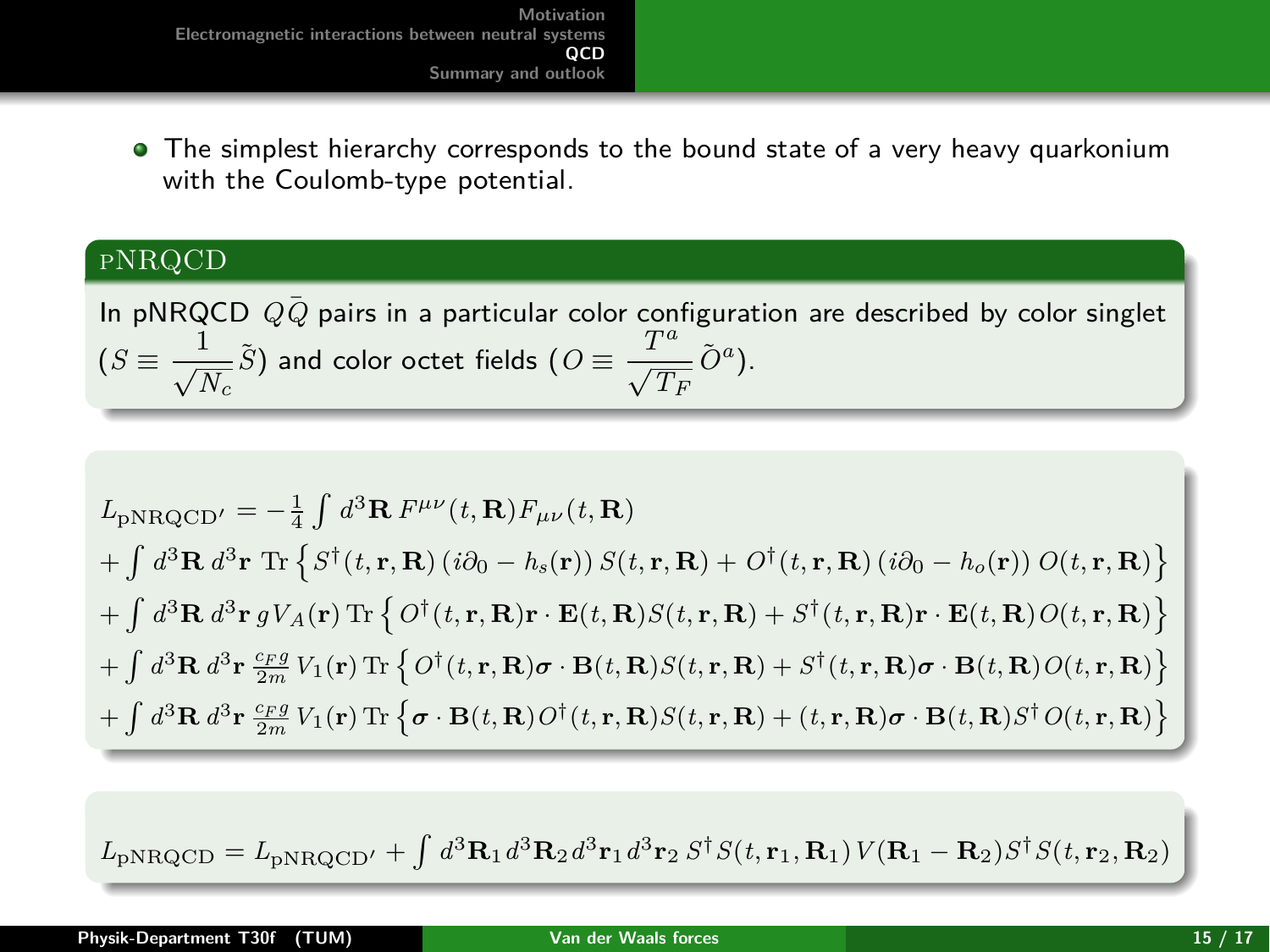Van der Waals interaction in between two heavy quarkonia in pNRQCD: Scattering of two *S* fields, where the initial and final states of each field do not change



#### POTENTIALS IN THE ISOTROPY APPROXIMATION

• Chromoelectric: 
$$
V_{\text{LCE}}(\mathbf{R}) = -\frac{3g^4}{8\pi^2 |\mathbf{R}|^6} V_A^4 \left(\frac{T_F}{N_c}\right)^2 (N_c^2 - 1) \sum_{m_1,m_2} \frac{|r_{1nm}^1|^2 |r_{2nm}^1|^2}{\Delta E_1 + \Delta E_2}
$$

**·** Chromomagnetic :  $V_{\rm LCB}({\bf R}) = -\frac{3g^4}{8-3{\bf R}}$  $\frac{3g^4}{8\pi^2|\mathbf{R}|^6}V_1^4\left(\frac{T_F}{N_c}\right)$ *N<sup>c</sup>*  $\int^2 (N_c^2 - 1) \frac{c_F^4}{m_Q^2}$  $\sum$ *m*1*,m*2  $|S^1_{1nm}|^2 |S^1_{2nm}|^2$  $\Delta E_1 + \Delta E_2$ 

Mixed:

$$
V_{\rm LCEB}(\mathbf{R}) = \frac{g^4}{8\pi^2 |\mathbf{R}|^4} \frac{c_F^2}{m_e^2} V_A^2 V_1^2 \left(\frac{T_F}{N_c}\right)^2 (N_c^2 - 1)
$$

$$
\times \sum_{m_1, m_2} \frac{|r_{1nm}^1|^2 |S_{2nm}^1|^2 + |S_{1nm}^1|^2 |r_{2nm}^1|^2}{\Delta E_1 + \Delta E_2} \Delta E_1 \Delta E_2
$$

 $+ \Delta E_2$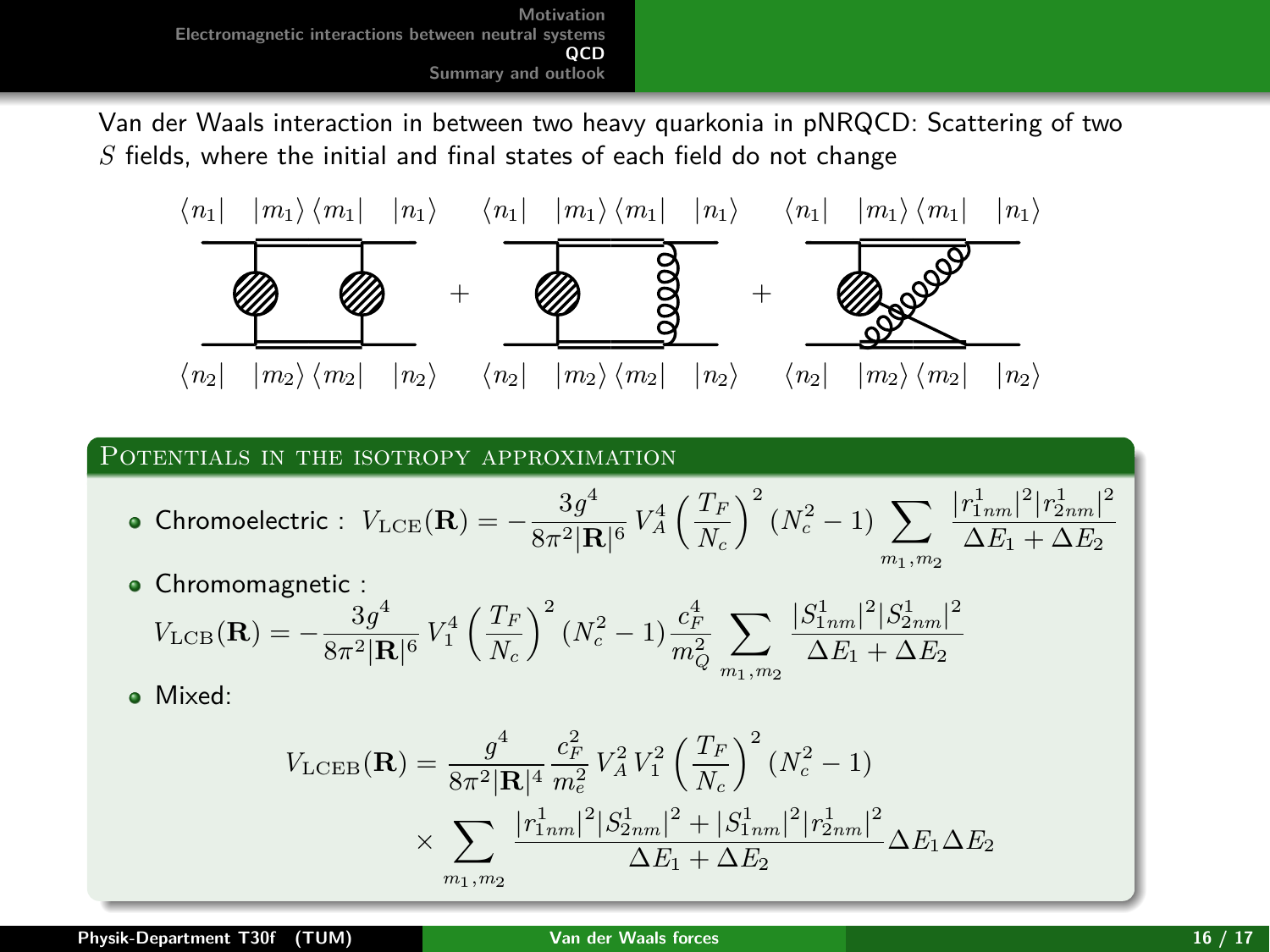# <span id="page-19-0"></span>Summary

- We studied van der Waals forces between neutral atoms in pNRQED, a well established effective field theory of electromagnetic interaction, that can be rigorously derived from QED.
- We computed the electric, magnetic and mixed potentials with anisotropic polarizations.
- In the isotropy approximation we recover the well-known London and Casimir-Polder results, where the potentials correspond to the short and long distance van der Waals foces with the characteristic  $1/R^6$  and  $1/R^7$ behavior.
- Since the connection to the full theory (QED) is clear, higher order corrections can be studied systematically.
- Furthermore, we investigated the simplest (fully perturbative) hierarchy in QCD and obtained results very similar to the QED case.

Outlook:

- Consider other QCD hierarchies.
- Obtain predictions for the possible future experiments.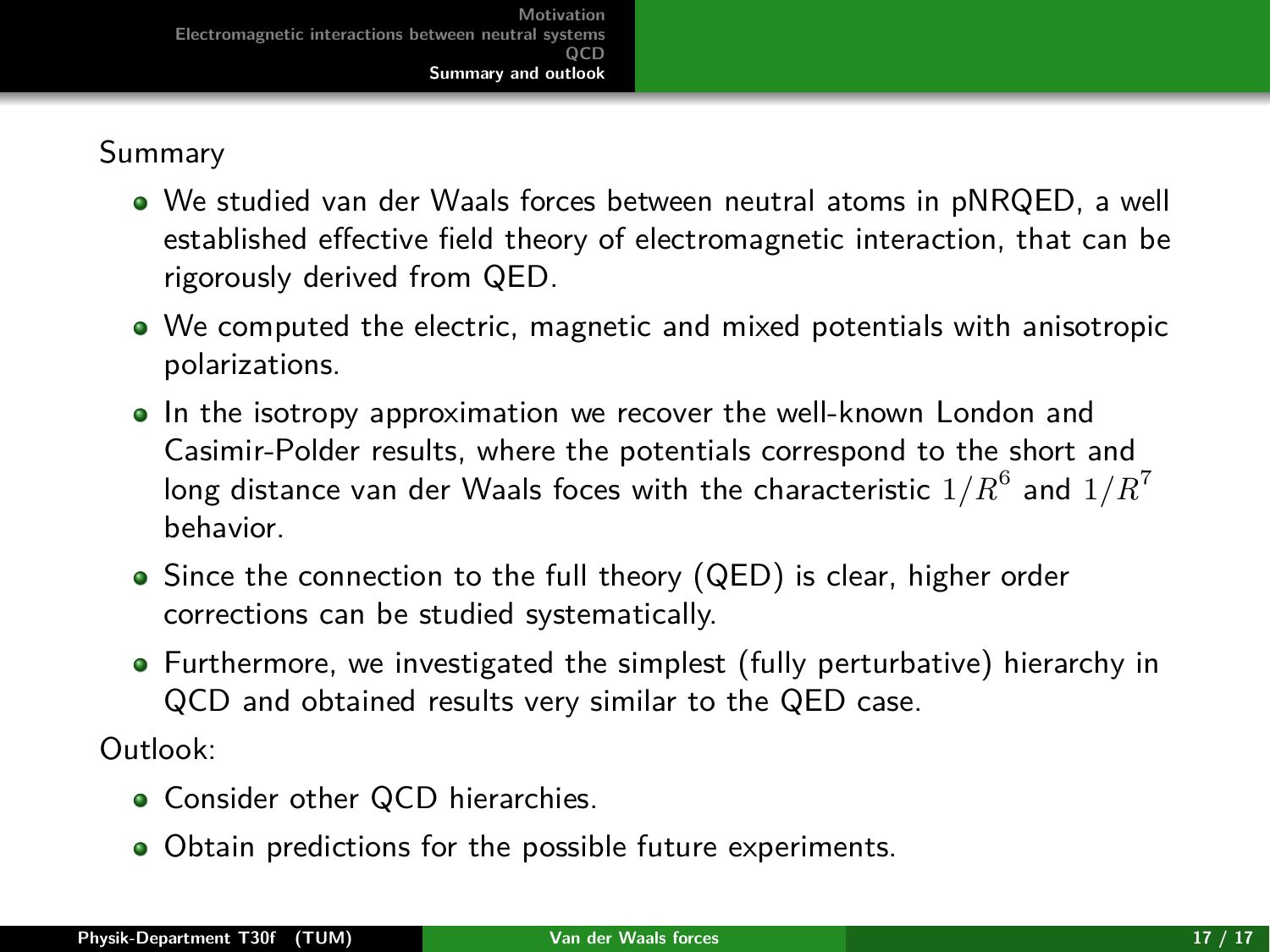## <span id="page-20-0"></span>Center of mass coordinates

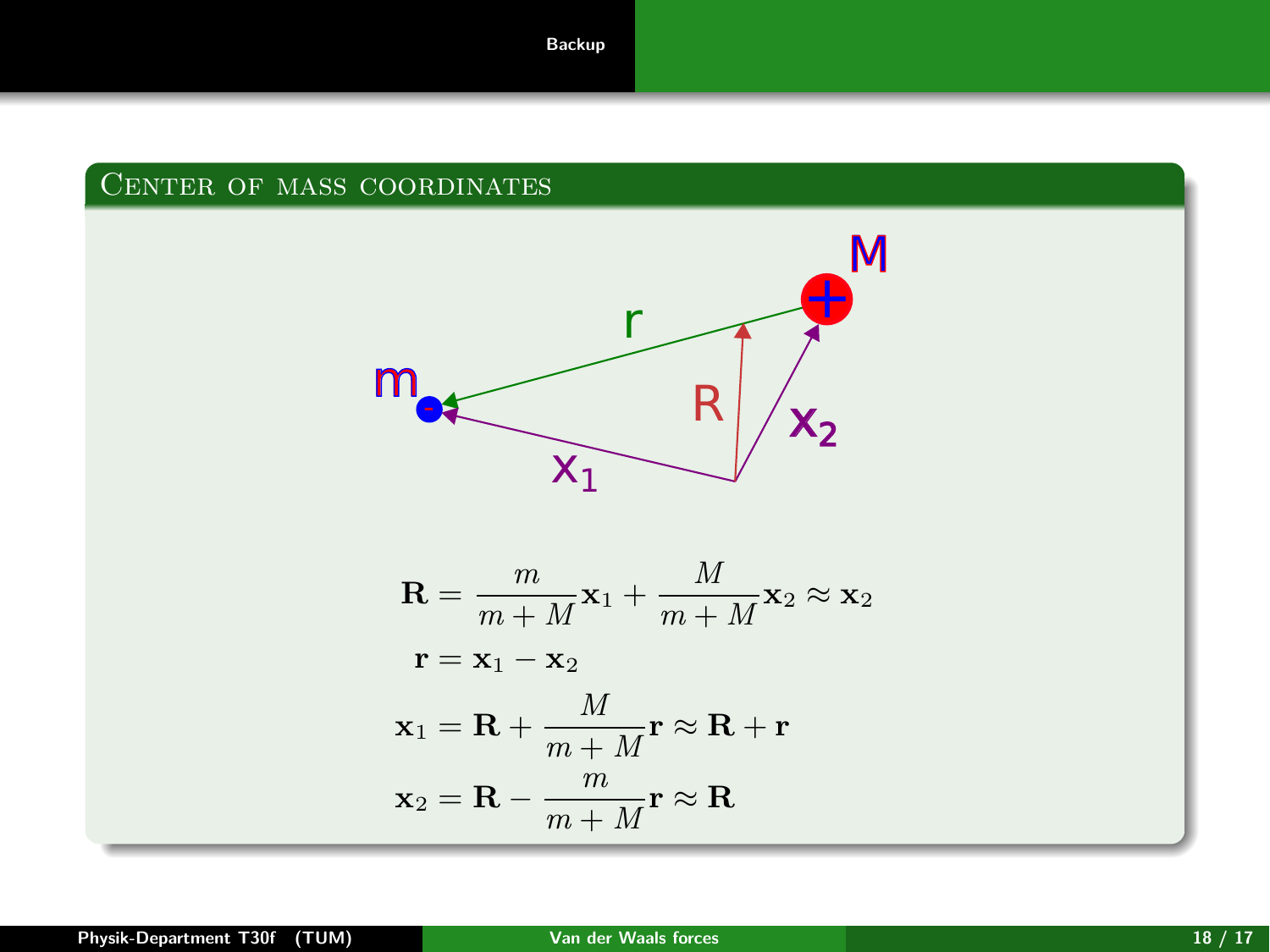# Multipole expansion of gauge fields at  $\mathcal{O}(r^2)$

Gauge fields, covariant derivatives and gauge links

$$
A^{\mu}(t, \mathbf{x}_{1}) = A^{\mu}(t, \mathbf{R}) + \frac{M}{m+M} r^{i} \nabla_{\mathbf{R}}^{i} A^{\mu}(t, \mathbf{R})
$$
  
\n
$$
A^{\mu}(t, \mathbf{x}_{2}) = A^{\mu}(t, \mathbf{R}) - \frac{m}{m+M} r^{i} \nabla_{\mathbf{R}}^{i} A^{\mu}(t, \mathbf{R})
$$
  
\n
$$
\mathbf{D}_{\mathbf{x}_{1}} = \nabla_{\mathbf{r}} + \frac{m}{m+M} \nabla_{\mathbf{R}} - ig \mathbf{A}(t, \mathbf{R}) - i \frac{M}{m+M} r^{i} (\partial_{R,i} g \mathbf{A}(t, \mathbf{R}))
$$
  
\n
$$
\mathbf{D}_{\mathbf{x}_{2}} = -\nabla_{\mathbf{r}} + \frac{M}{m+M} \nabla_{\mathbf{R}} + ig \mathbf{A}(t, \mathbf{R}) - i \frac{m}{m+M} r^{i} (\partial_{R,i} g \mathbf{A}(t, \mathbf{R}))
$$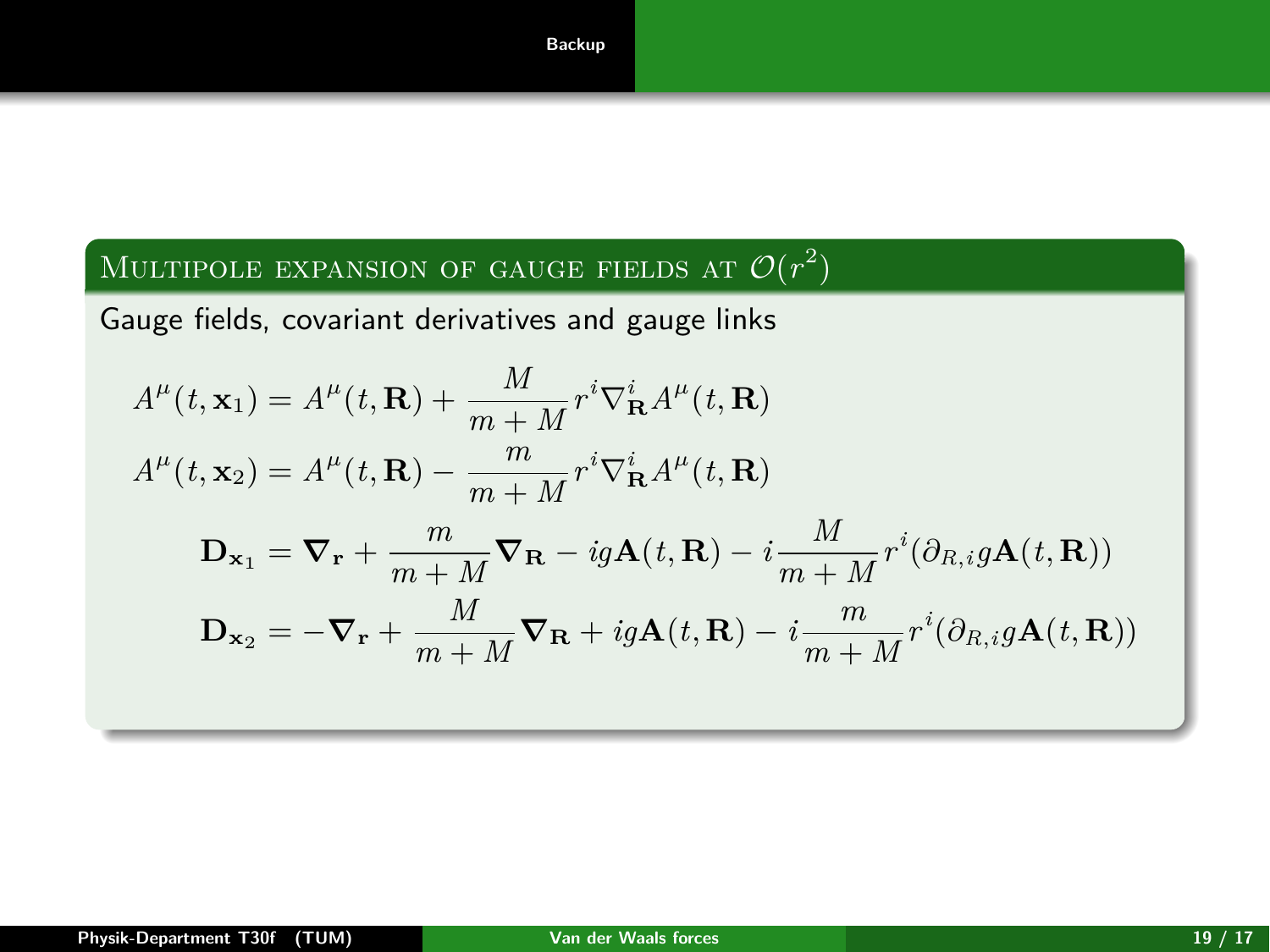#### **[Backup](#page-20-0)**

pNRQED potentials

$$
V_{LEE}(\mathbf{R}) = -\frac{e^4}{16\pi^2 \mathbf{R}^{10}} \sum_{m_1,m_2} \times \frac{\mathbf{R}^4 \sum_i |r_{1mn}^i|^2 r_{2nm}^i|^2 - 6\mathbf{R}^2 \sum_i |r_{1nm}^i|^2 r_{2nm}^i|^2 |R^i|^2 + 9 \sum_{i,j} |r_{1nm}^i|^2 |r_{2nm}^j|^2 |R^i|^2 |R^j|^2}{\Delta E_1 + \Delta E_2}.
$$
  
\n
$$
V_{SBB}^0(\mathbf{R}, \mathbf{S}_1, \mathbf{S}_2) = -\frac{c_F^2 e^2}{m^2} \left[ \frac{4}{3} \mathbf{S}_{1nm} \cdot \mathbf{S}_{2nm} \delta^3(\mathbf{R}) + \frac{1}{4\pi \mathbf{R}^3} \left( \mathbf{S}_{1nm} \cdot \mathbf{S}_{2nm} - \frac{3(\mathbf{S}_{1nm} \cdot \mathbf{R})(\mathbf{S}_{2nm} \cdot \mathbf{R})}{\mathbf{R}^2} \right) \right]
$$
  
\n
$$
V_{LBB}(\mathbf{R}) = -\frac{c_F^4 e^4}{16m^4 \pi^2 \mathbf{R}^{10}} \sum_{m_1,m_2} \frac{|\mathbf{R}^2(\mathbf{S}_{1nm} \cdot \mathbf{S}_{2nm}) - 3(\mathbf{R} \cdot \mathbf{S}_{1nm}) (\mathbf{R} \cdot \mathbf{S}_{2nm})|^2}{\Delta E_1 + \Delta E_2}.
$$
  
\n
$$
V_{SBB}(\mathbf{R}) = \frac{c_F^4 e^4}{64\pi^2 m^4} (|\mathbf{S}_{1nm} \cdot \mathbf{S}_{2nm}|^2 - |\mathbf{S}_{1nm}^* \cdot \mathbf{S}_{2nm}|^2) \left( \frac{3}{\pi \mathbf{R}^5} + \left( \lambda + \frac{8}{3} \right) \left( \nabla^2 \delta^{(3)}(\mathbf{R}) + \frac{81}{\pi \mathbf{R}^5} \right) \right)
$$
  
\n
$$
- \frac{c_F^4 e^4}{96\pi^2 m^4} 2 \operatorname{Re} (\mathbf{S}_{1nm}^* \cdot \mathbf{k}) (\mathbf{S}_{2nm} \cdot
$$

**Physik-Department T30f (TUM) [Van der Waals forces](#page-0-0) 20 / 17**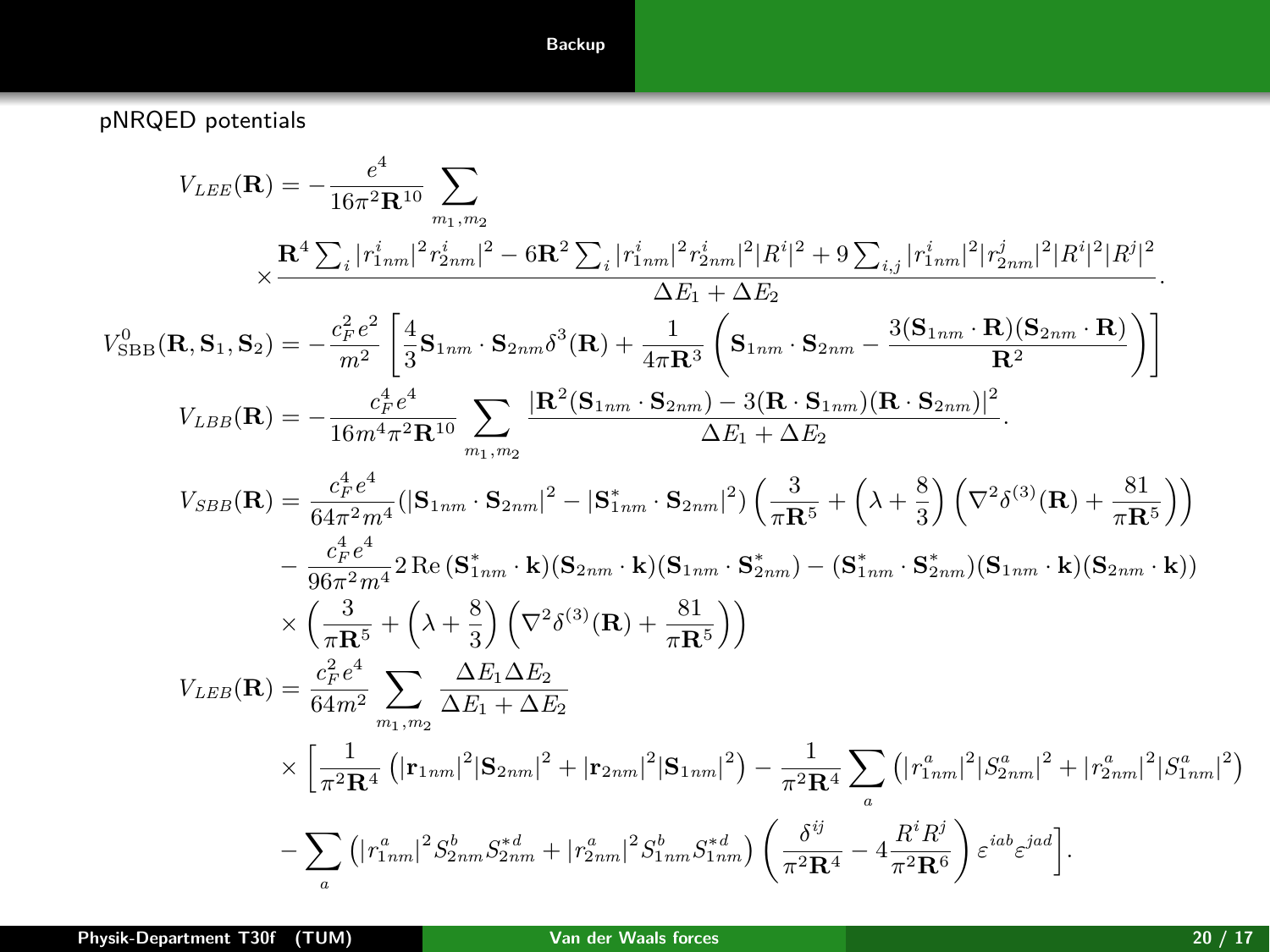#### **[Backup](#page-20-0)**

pNRQED Feynman rules

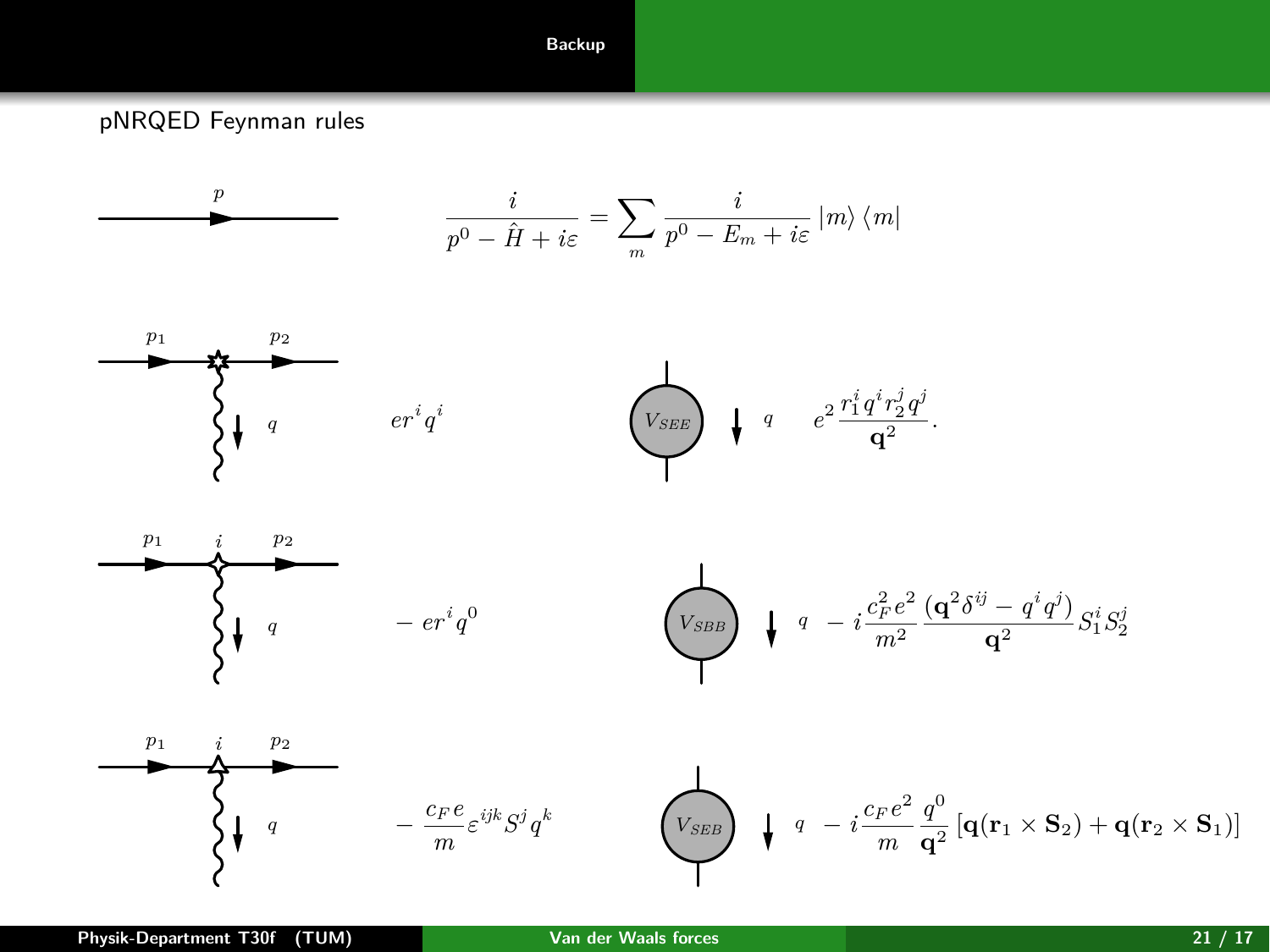#### **[Backup](#page-20-0)**

AEFT Feynman rules

*p i p* <sup>0</sup> − *E<sup>n</sup><sup>k</sup>* + *iε q q* <sup>−</sup> *<sup>k</sup>* <sup>=</sup> <sup>2</sup>*icij n<sup>k</sup>* (−*p i* <sup>1</sup>*p j* <sup>2</sup> − *p* 0 <sup>1</sup>*p* 0 <sup>2</sup> + *p i* <sup>1</sup>*p* 0 <sup>2</sup> + *p* 0 <sup>1</sup>*p j* 2 ) *q q* <sup>−</sup> *<sup>k</sup>* <sup>=</sup> <sup>−</sup>2*idij <sup>n</sup><sup>k</sup> ε iklε jmnp <sup>k</sup>p m c ij <sup>n</sup><sup>k</sup>* = −*e* 2X *m<sup>k</sup> r i knmr* ∗*j knm E<sup>n</sup><sup>k</sup>* − *E<sup>m</sup><sup>k</sup> d ij <sup>n</sup><sup>k</sup>* = − *C* 2 *<sup>F</sup> e* 2 *m*<sup>2</sup> X *S i knmS* ∗*j knm E<sup>n</sup><sup>k</sup>* − *E<sup>m</sup><sup>k</sup>*

*m<sup>k</sup>*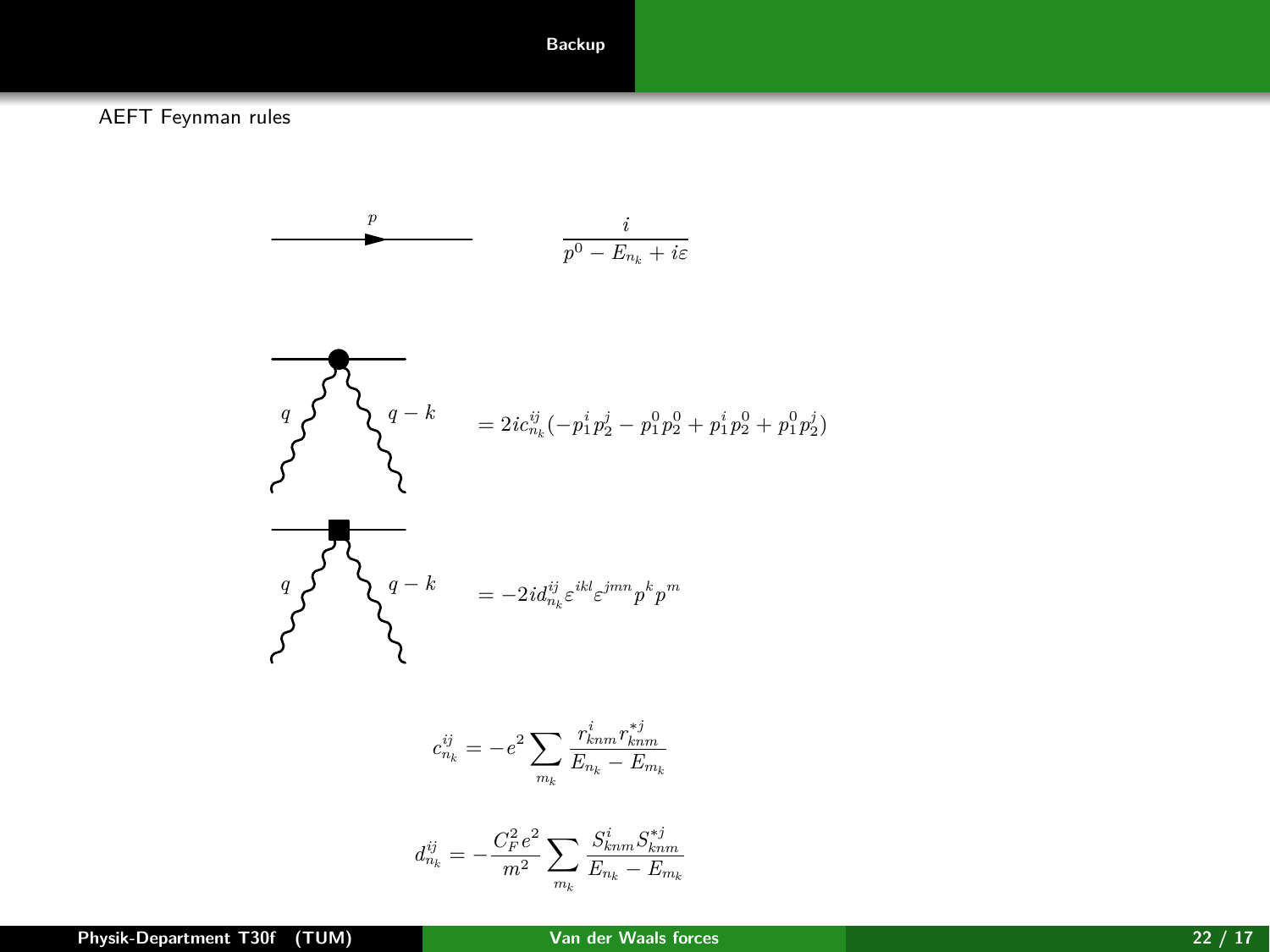<span id="page-25-1"></span>1 ā.

Bodwin, G. T., Braaten, E., & Lepage, G. P. (1995).

Rigorous QCD Analysis of Inclusive Annihilation and Production of Heavy Quarkonium.

Phys.Rev. D, 51, 1125–1171;Erratum–ibid.D55(1997)5853.

<span id="page-25-2"></span>

Brambilla, N., Pineda, A., Soto, J., & Vairo, A. (2000). Potential NRQCD: an effective theory for heavy quarkonium. Nucl.Phys. B, 566, 275.

<span id="page-25-0"></span>

```
Brodsky, S. J. & Miller, G. A. (1997).
```
Is J/psi-Nucleon Scattering Dominated by the Gluonic van der Waals Interaction?

Phys.Lett.B, 412, 125–130.

<span id="page-25-3"></span>

Casimir, H. B. G. & Polder, D. (1948). The Influence of Retardation on the London-van der Waals Forces. Physical Review, 73(4), 360–372.

<span id="page-25-4"></span>

Caswell, W. & Lepage, G. (1986).

Effective lagrangians for bound state problems in QED, QCD, and other field theories.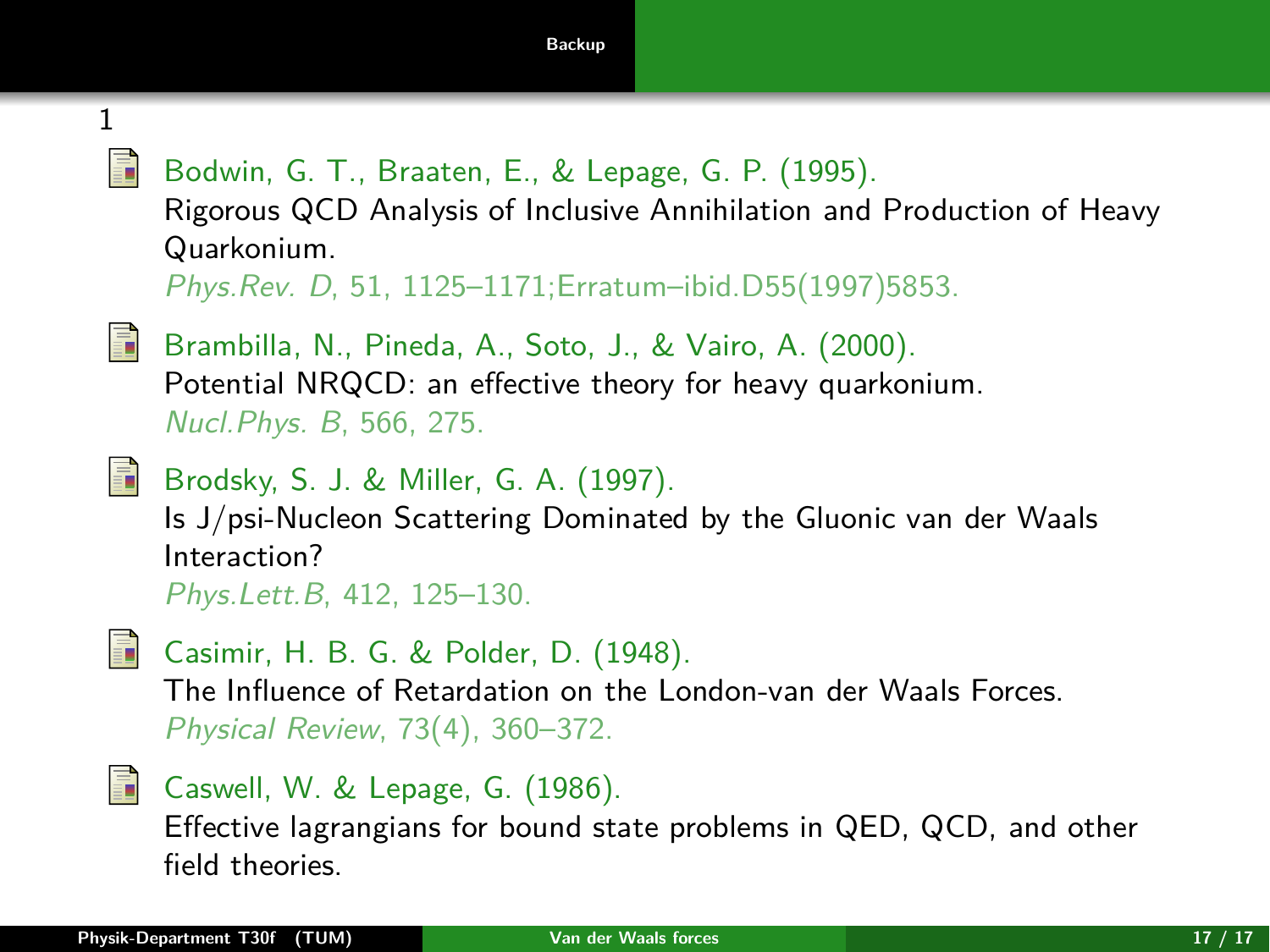# Physics Letters B, 167(4), 437–442.

<span id="page-26-4"></span>

Feinberg, G. (1989). The dispersion theory of dispersion forces. Physics Reports, 180(2), 83–157.

<span id="page-26-3"></span>

Feinberg, G. & Sucher, J. (1970).

General Theory of the van der Waals Interaction: A Model-Independent Approach.

Physical Review A, 2(6), 2395–2415.

<span id="page-26-1"></span>

Fujii, H. & Kharzeev, D. (1999). Long-Range Forces of QCD. Phys.Rev. D, 60, 114039.

<span id="page-26-0"></span>

Fujii, Y. & Mima, K. (1978). Gluonic long-range forces between hadrons. Physics Letters B, 79(1-2), 138–142.

<span id="page-26-5"></span>

<span id="page-26-2"></span>**Holstein, B. R. (2008).** Long Range Electromagnetic Effects involving Neutral Systems and Effective Field Theory. Phys.Rev.D, 78:013001,2008.